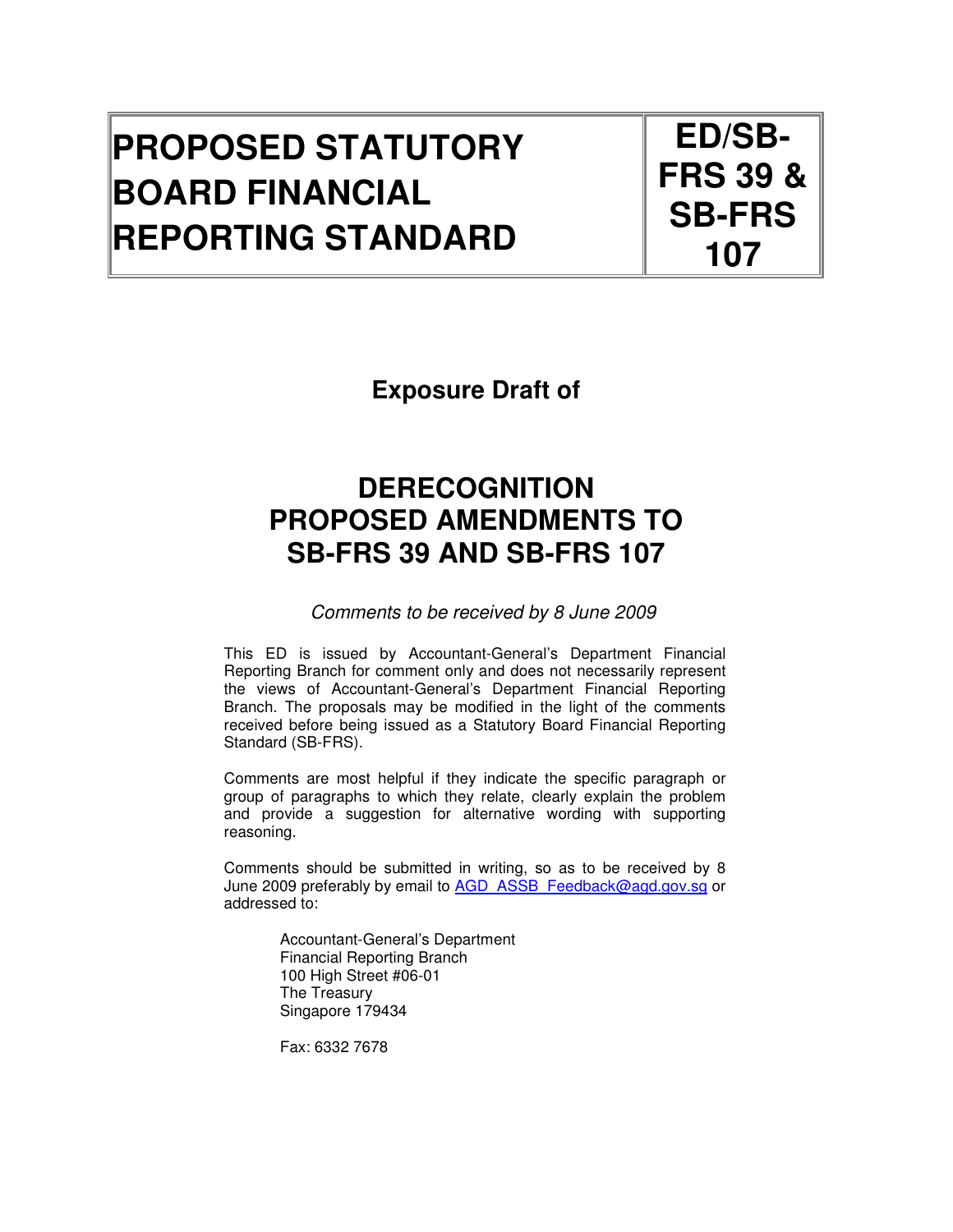## **Contents**

**INTRODUCTION INVITATION TO COMMENT** 

**PROPOSED AMENDMENTS TO SB-FRSs: SB-FRS 39 FINANCIAL INSTRUMENTS: RECOGNITION AND MEASUREMENT SB-FRS 107 FINANCIAL INSTRUMENTS: DISCLOSURES** 

**AMENDMENTS TO OTHER SB-FRSs** 

**PROPOSED AMENDMENTS TO GUIDANCE ON IMPLEMENTING SB-FRSs: SB-FRS 39 IMPLEMENTATION GUIDANCE SB-FRS 101 IMPLEMENTATION GUIDANCE SB-FRS 107 IMPLEMENTATION GUIDANCE**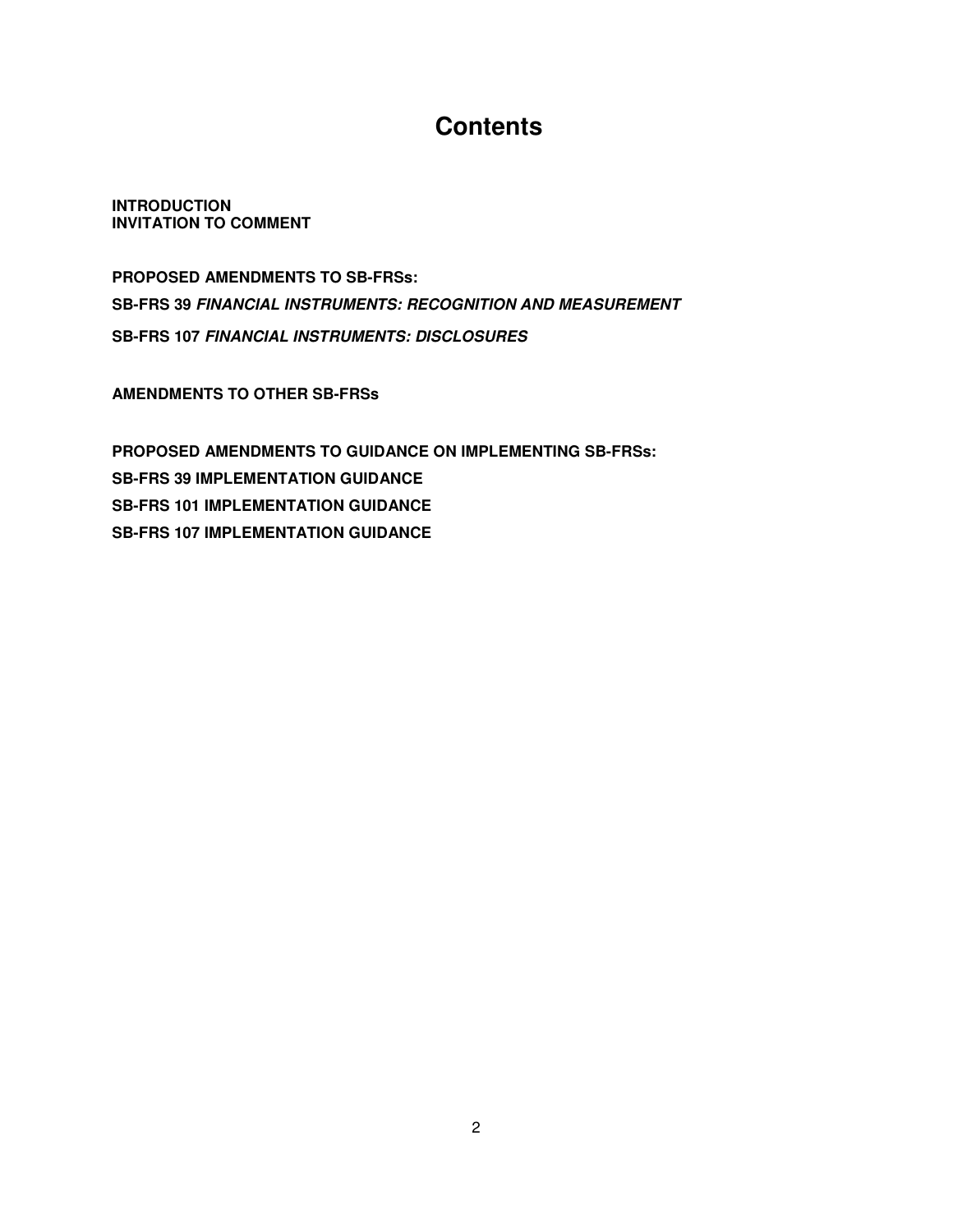## **Introduction**

## **Background**

- IN1 [Not used]
- IN2 One reason for the complexity of SB-FRS 39 is that it is internally inconsistent: it combines elements of various derecognition concepts (risks and rewards, control and continuing involvement) and requires them to be applied in a specified order to determine whether all or part of a previously recognised financial asset should be derecognised. In summary:
	- (a) SB-FRS 39 permits a financial asset to be separated into parts only in defined circumstances. Otherwise it requires the derecognition tests to be applied to the entire asset.
	- (b) An entity must consider whether it has 'transferred' the asset to another party and, if so, whether it has also transferred substantially all the risks and rewards of the asset. If so, the entity derecognises the asset.
	- (c) Otherwise the entity determines whether it has retained control of the asset. If it has retained control of the asset, the entity recognises the asset only to the extent of its 'continuing involvement' in the asset. If it has not retained control of the asset, the entity derecognises the asset.
- IN3 Another example of the complexity of SB-FRS 39 is that it provides little guidance about how the 'substantially all the risks and rewards' test should be applied. Questions have arisen in practice about:
	- (a) whether each identified risk and reward should be substantially surrendered to allow for derecognition
	- (b) whether all risks should be aggregated separately from all rewards
	- (c) whether risks and rewards should be offset and then combined for evaluation
	- (d) how 'substantially all' should be interpreted in the evaluation of those risks and rewards.
- IN4 [Not used]
- IN5 [Not used]
- IN6 [Not used]
- IN7 [Not used]
- N8 [Not used]
- IN9 In developing the proposed approach to derecognition of financial assets, various factors were considered, including the following: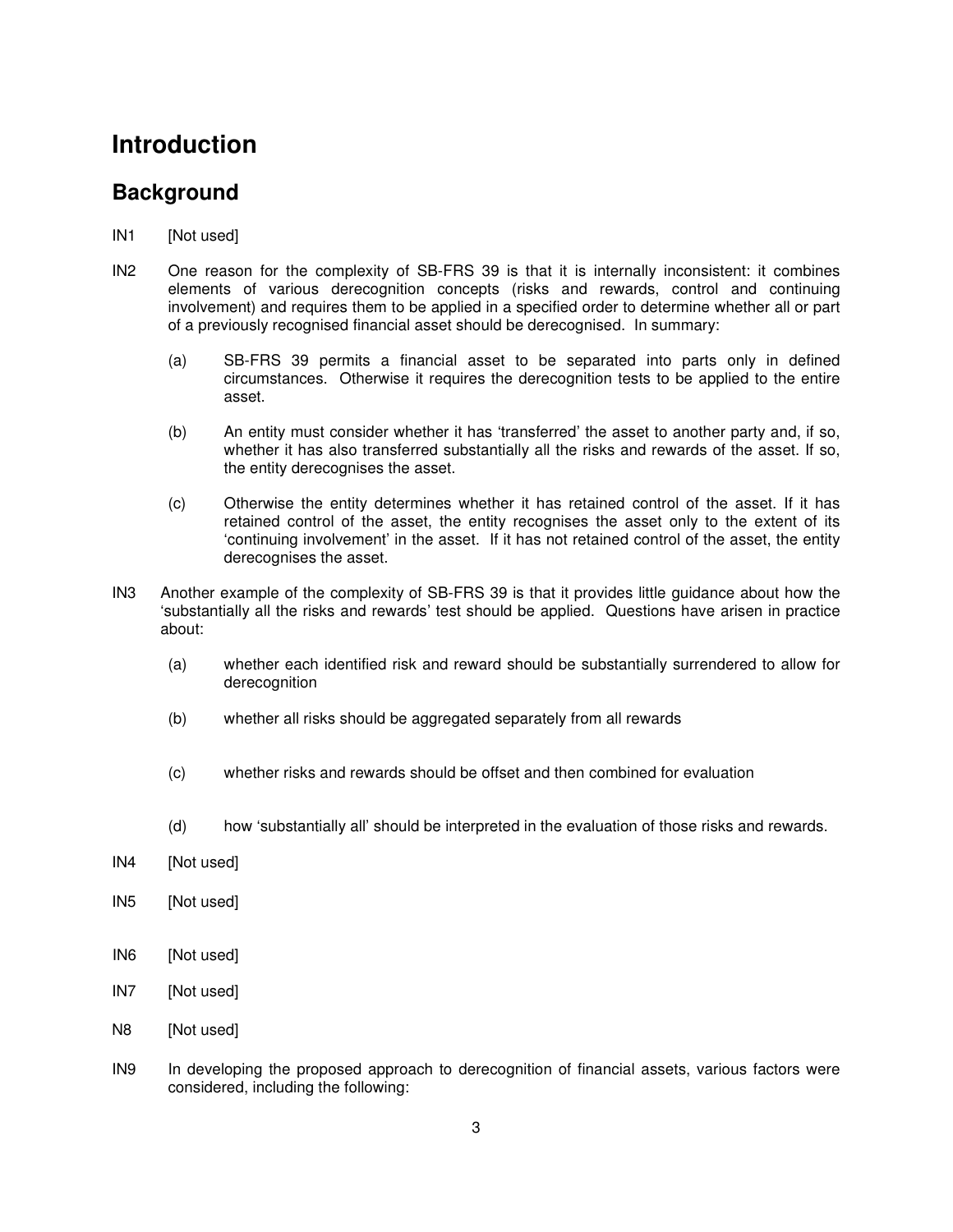- (a) Complexity—The derecognition requirements in SB-FRS 39 are difficult to understand and apply in practice.
- (b) Convergence—The derecognition project presents an opportunity to improve SB-FRSs and US GAAP requirements on this topic, and achieve convergence.
- (c) Market environment—Regulators and others have called for an improvement to, and convergence of, derecognition requirements.
- (d) Users' requests—Users have repeatedly asked for more transparency in the accounting and reporting of transfer transactions, particularly those that involve securitisation vehicles.
- (e) Divergent views—Constituents and members alike have divergent views on the substance of a transfer of a financial asset if the transferring entity maintains some involvement in the asset. Is the transfer a sale of the asset or is it a borrowing secured by the 'transferred' asset? To a large extent, the divergence in views on the substance of a transfer is caused by a lack of agreement on 'the asset that is the subject of a transfer'. In particular, can a financial asset be divided into smaller and smaller parts that are assets in their own right that may then qualify for derecognition? If so, can those parts be rights to any cash flows of the previously recognised financial asset, or rights to only particular types of cash flows?

### **Summary of the proposals**

- IN10 The proposed amendments would replace the approach to derecognition of financial assets in SB-FRS 39 with an approach that is similar in that
	- (a) it uses the same criteria for when a transferred part of a financial asset qualifies to be assessed for derecognition (with some additional guidance to address known application issues);
	- (b) it uses a test of control (although unlike SB-FRS 39 that test has primacy); and
	- (c) many of the derecognition outcomes will be similar (the notable exceptions being transfers, such as repurchase agreements, involving readily obtainable financial assets).
- IN11 However, the proposed approach is different from SB-FRS 39 in that it does not combine elements of several derecognition concepts but rather focuses on a single element (control). As a result, unlike SB-FRS 39, the proposed approach does not have:
	- (a) a test to evaluate the extent of risks and rewards retained;
	- (b) specific pass-through requirements; or
	- (c) a requirement for a transferor (in a transfer that fails derecognition) to recognise and measure a financial asset to the extent of its continuing involvement.
- IN12 As noted in paragraph IN9(e), it was divided on the appropriate approach to derecognition of financial assets. A majority of whom favoured (and decided on) the derecognition approach proposed in this exposure draft. However, others preferred an alternative approach. Like the proposed approach, the alternative approach bases the decision of whether an entity should derecognise a transferred financial asset on whether the entity has surrendered control of the asset. However, unlike the proposed approach, the alternative approach assesses control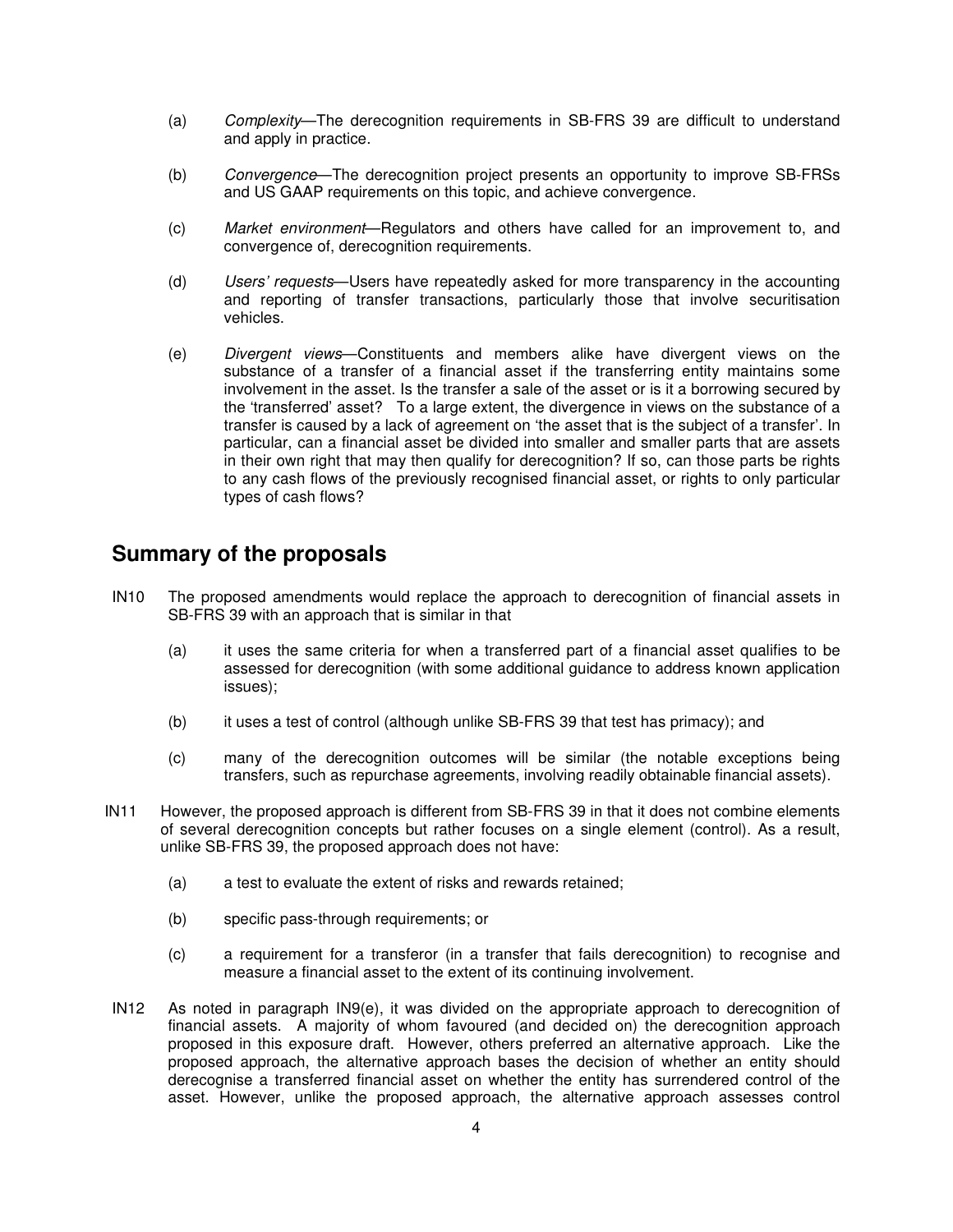differently, and with that, has a different perspective of what the asset that is the subject of the transfer is. The alternative approach is described in more detail as part of the alternative views.

- IN13 The proposed amendments also would revise the approach to derecognition of financial liabilities in SB-FRS 39 to be more consistent with the definition of a liability in the Framework.
- IN14 The proposed amendments to SB-FRS 107 Financial Instruments: Disclosures would enhance the disclosures in that SB-FRS to improve the evaluation of risk exposures and performance in respect of an entity's transferred financial assets.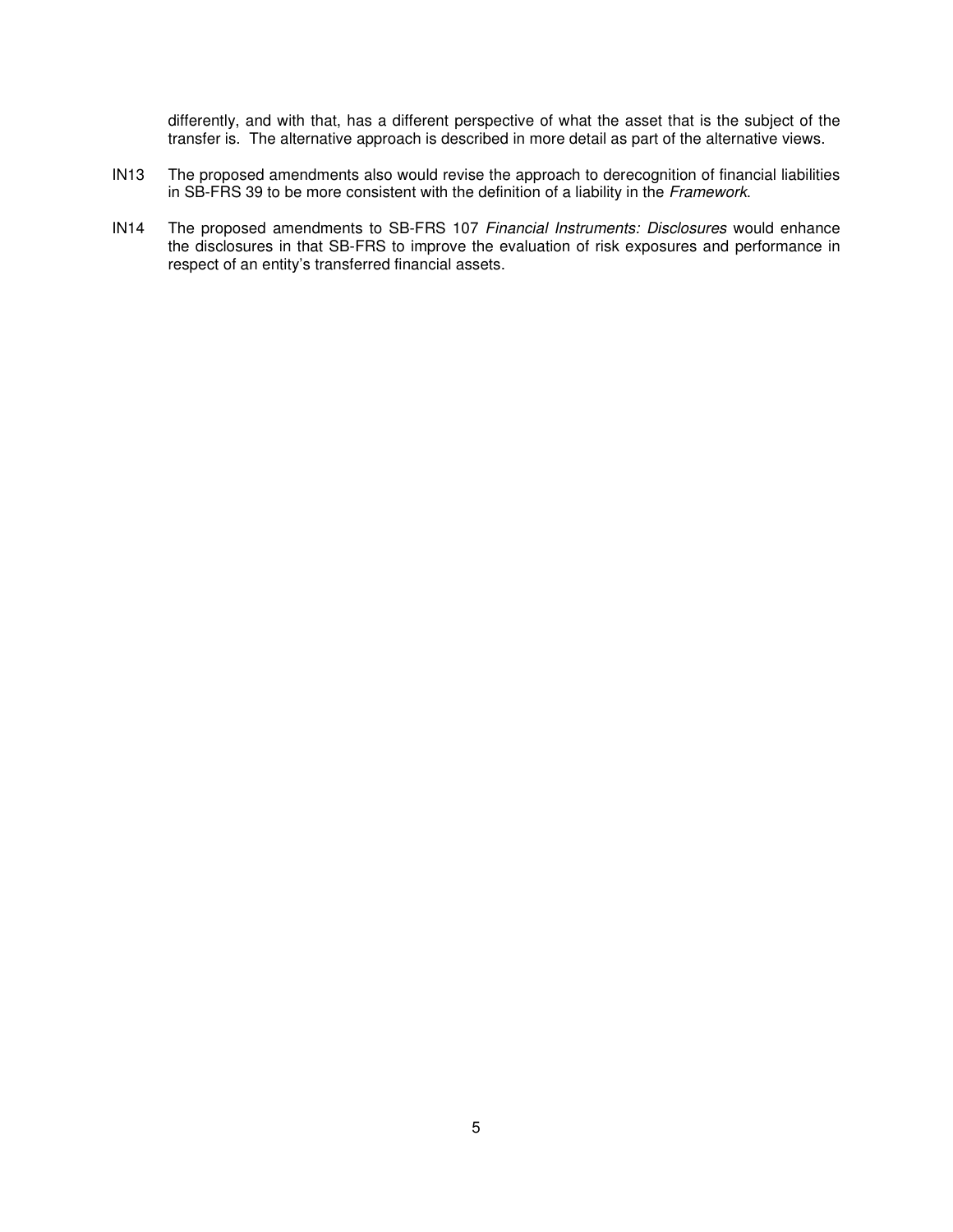## **Invitation to comment**

The Accountant-General's Department Financial Reporting Branch invites comments on all matters in this exposure draft, in particular on the questions set out in the paragraphs below. Comments are most helpful if they:

- (a) respond to the questions as stated
- (b) indicate the specific paragraph(s) to which they relate
- (c) contain a clear rationale
- (d) if applicable, provide a suggestion for alternative wording it should consider.

Accountant-General's Department Financial Reporting Branch is not seeking comments on other aspects of SB-FRS 39 or SB-FRS 107.

Comments should be submitted in writing so as to be received no later than **8 June 2009**.

### **Question 1—Assessment of 'the Asset' and 'continuing involvement' at reporting entity level**

Do you agree that the determination of the item (ie the Asset) to be evaluated for derecognition and the assessment of continuing involvement should be made at the level of the reporting entity (see paragraphs 15A, AG37A and AG47A)? If not, why? What would you propose instead, and why?

### **Question 2—Determination of 'the Asset' to be assessed for derecognition**

Do you agree with the criteria proposed in paragraph 16A for what qualifies as the item (ie the Asset) to be assessed for derecognition? If not, why? What criteria would you propose instead, and why?

(Note: The criteria proposed in paragraph 16A are the same as those in SB-FRS 39.)

### **Question 3—Definition of 'transfer'**

Do you agree with the definition of a transfer proposed in paragraph 9? If not, why? How would you propose to amend the definition instead, and why?

### **Question 4—Determination of 'continuing involvement'**

Do you agree with the 'continuing involvement' filter proposed in paragraph 17A(b), and also the exceptions made to 'continuing involvement' in paragraph 18A? If not, why? What would you propose instead, and why?

### **Question 5—'Practical ability to transfer for own benefit' test**

Do you agree with the proposed 'practical ability to transfer' derecognition test in paragraph 17A(c)? If not, why? What would you propose instead, and why?

(Note: Other than the 'for the transferee's own benefit' supplement, the 'practical ability to transfer' test proposed in paragraph 17A(c) is the same as the control test in SB-FRS 39.)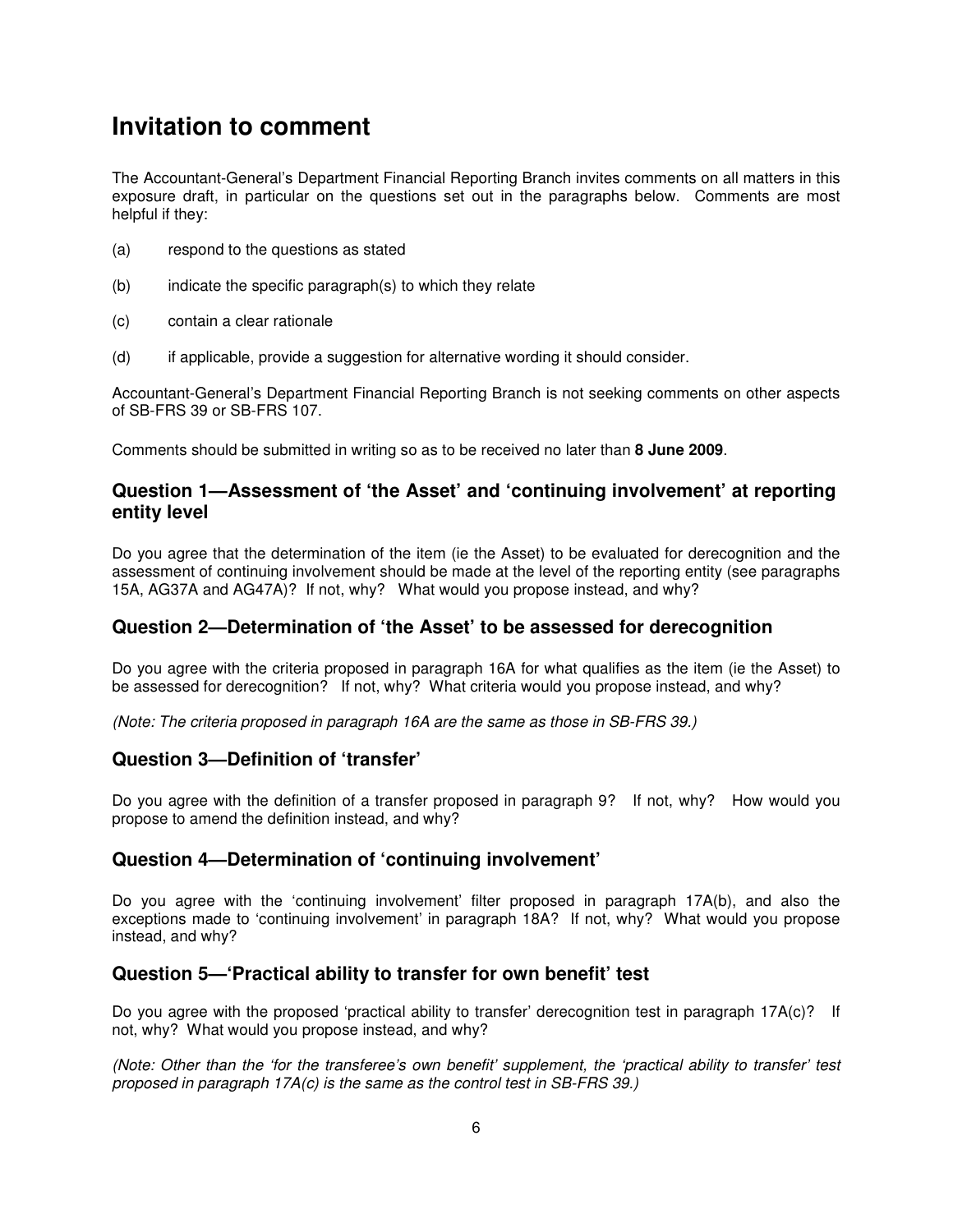Do you agree with the 'for the transferee's own benefit' test proposed as part of the 'practical ability to transfer' test in paragraph 17A(c)? If not, why? What would you propose instead, and why?

### **Question 6—Accounting for retained interests**

Do you agree with the proposed accounting (both recognition and measurement) for an interest retained in a financial asset or a group of financial assets in a transfer that qualifies for derecognition (for a retained interest in a financial asset or group of financial assets, see paragraph 21A; for an interest in a financial asset or group of financial assets retained indirectly through an entity, see paragraph 22A)? If not, why? What would you propose instead, and why?

(Note: The accounting for a retained interest in a financial asset or group of financial assets that is proposed in paragraph 21A is not a change from SB-FRS 39. However, the guidance for an interest in a financial asset or group of financial assets retained indirectly through an entity as proposed in paragraph 22A is new.)

### **Question 7—Approach to derecognition of financial assets**

Having gone through the steps/tests of the proposed approach to derecognition of financial assets (Questions 1–6), do you agree that the proposed approach as a whole should be established as the new approach for determining the derecognition of financial assets? If not, why? Do you believe that the alternative approach set out in the alternative views should be established as the new derecognition approach instead, and, if so, why? If not, why? What alternative approach would you propose instead, and why?

### **Question 8—Interaction between consolidation and derecognition**

In December 2008, an exposure draft ED 10 Consolidated Financial Statements was issued It is believed that the proposed approach to derecognition of financial assets in this exposure draft is similar to the approach proposed in ED 10 (albeit derecognition is applied at the level of assets and liabilities, whereas consolidation is assessed at the entity level). Do you agree that the proposed derecognition and consolidation approaches are compatible? If not, why? Should it consider any other aspects of the proposed approaches to derecognition and consolidation before it finalises the exposure drafts? If so, which ones, and why? If it were to consider adopting the alternative approach, do you believe that approach would be compatible with the proposed consolidation approach?

### **Question 9—Derecognition of financial liabilities**

Do you agree with the proposed amendments to the principle for derecognition of financial liabilities in paragraph 39A? If not, why? How would you propose to amend that principle instead, and why?

### **Question 10—Transition**

Do you agree with the proposed amendments to the transition guidance in paragraphs 106 and 107? If not, why? How would you propose to amend that guidance instead, and why?

### **Question 11—Disclosures**

Do you agree with the proposed amendments to SB-FRS 107? If not, why? How would you propose to amend those requirements instead, and why?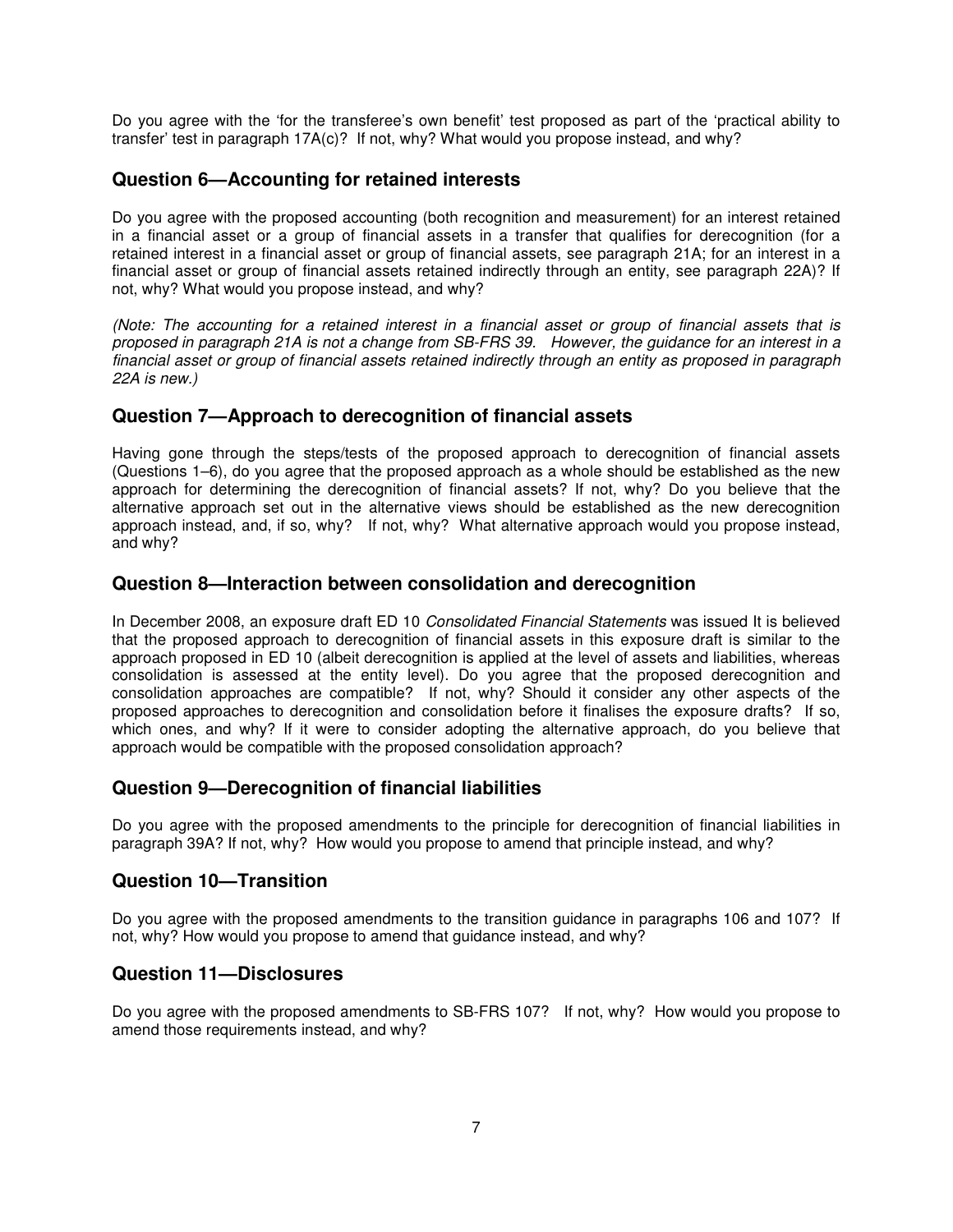## **Proposed amendments to SB-FRS 39 Financial Instruments: Recognition and Measurement**

## **Scope**

Paragraphs 2(b) and (h) are amended (new text is underlined and deleted text is struck through).

- **2 This Standard shall be applied by all entities to all types of financial instruments except:** 
	- **(a) …**
	- **(b) rights and obligations under leases to which SB-FRS 17 Leases applies. However:** 
		- **(i) lease receivables recognised by a lessor are subject to the derecognition and impairment provisions of this Standard (see paragraphs 15A–3724A, 58, 59, and 63–65 and Appendix A paragraphs AG36–AG52 and AG84– AG93);**
		- **(ii) finance lease payables recognised by a lessee are subject to the derecognition provisions of this Standard (see paragraphs 39A– 42B and Appendix A paragraphs AG57–AG63); and**
	- **(c)–(g) …**
	- **(h) loan commitments other than those loan commitments described in paragraph 4. An issuer of loan commitments shall apply SB-FRS 37 Provisions, Contingent Liabilities and Contingent Assets to loan commitments that are not within the scope of this Standard. However, all loan commitments are subject to the derecognition provisions of this Standard (see paragraphs 15A–42B and Appendix A paragraphs AG36–AG63).**

## **Definitions**

Paragraph 9 is amended (new text is underlined and deleted text is struck through).

### **Definitions relating to recognition and measurement**

**…** 

**Derecognition is the removal of a previously recognised financial asset or financial liability from of a financial asset or liability is ceasing to recognise that asset or liability in an entity's statement of financial position.** 

**…** 

**A transfer takes place when one party passes, or agrees to pass, to another party some or all of the economic benefits underlying one or more of its assets. The term 'transfer' is used broadly to include all forms of sale, assignment, provision of collateral, sacrifice of benefits, distribution and other exchange. (A transfer does not necessarily result in derecognition.)**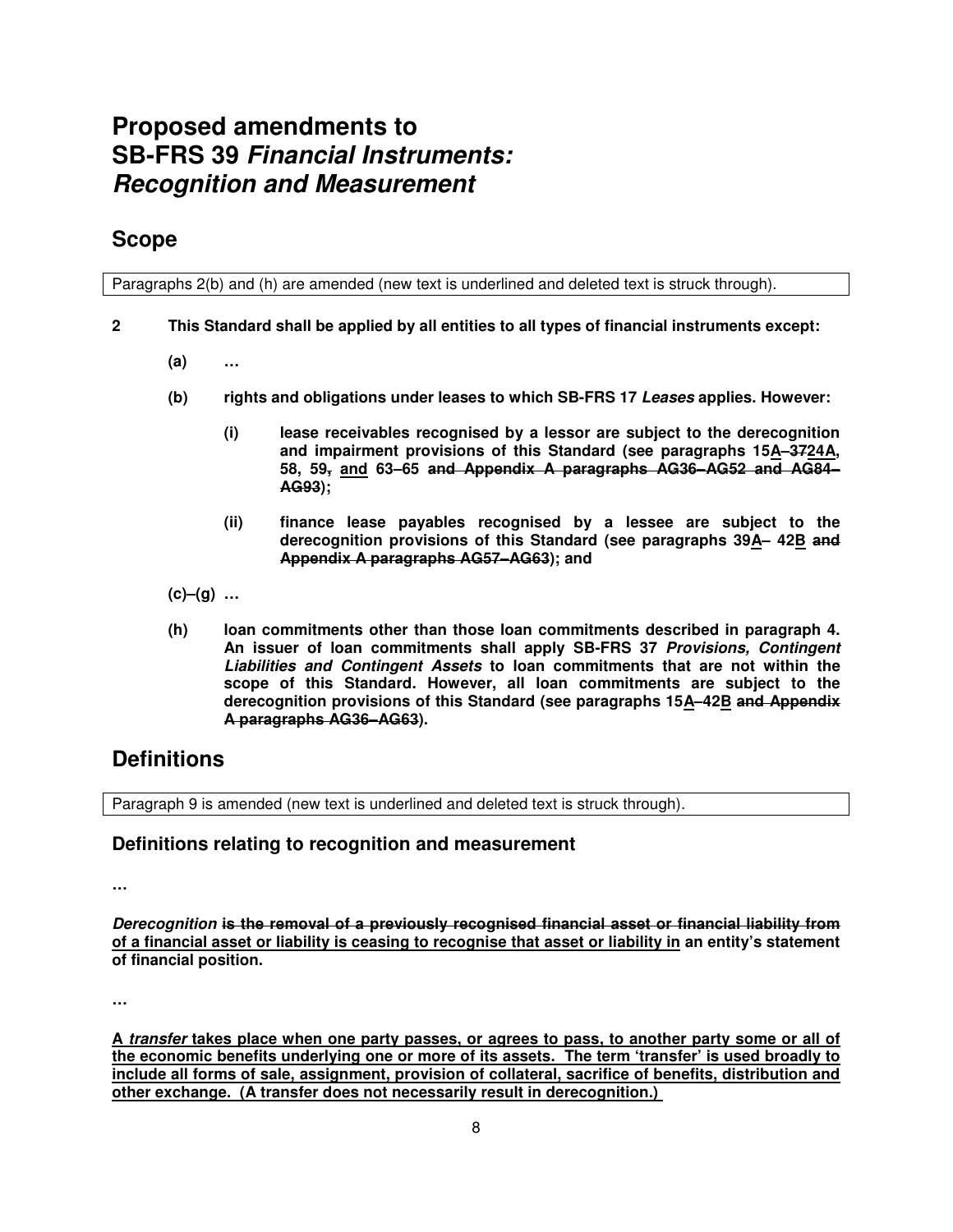## **Recognition and derecognition**

Paragraphs 15–24 are deleted and replaced by paragraphs 15A–24A. Paragraphs 25–37 are deleted (as a result, the next paragraph after paragraph 24A is paragraph 38).

### **Derecognition of a financial asset**

- 15A An entity determines the item to be assessed for derecognition in paragraph 16A, and assesses continuing involvement in paragraphs 17A and 18A, at the level of the reporting entity. Hence, if the reporting entity is the group, an entity first consolidates all subsidiaries in accordance with SB-FRS 27 and INT SB-FRS 12 Consolidation-Special Purpose Entities and then applies those paragraphs to the resulting group.
- 16A An entity applies paragraphs 17A and 18A to a part of a financial asset (or a part of a group of financial assets) only if that part comprises specifically identified cash flows or a proportionate share of the cash flows from that financial asset (or that group of financial assets) (ie the performance of the part retained does not depend on the performance of the part transferred, and vice versa). If there are two or more transferees, no transferee is required to have a proportionate share of the cash flows from the asset (or the group of financial assets) provided that the transferring entity has a proportionate share. In all other cases, paragraphs 17A and 18A are to be applied to the financial asset (or group of financial assets) in its entirety. In paragraphs 17A and 18A, the term 'the Asset' refers to either a part of a financial asset (or a part of a group of financial assets) as identified in this paragraph or, otherwise, a financial asset (or a group of financial assets) in its entirety.

#### **17A An entity shall derecognise the Asset if:**

- **(a) the contractual rights to the cash flows from the Asset expire;**
- **(b) the entity transfers the Asset and has no continuing involvement in it; or**
- **(c) the entity transfers the Asset and retains a continuing involvement in it but the transferee has the practical ability to transfer the Asset for the transferee's own benefit.**
- 18A A transferor has no continuing involvement in the Asset if, as part of the transfer, it neither retains any of the contractual rights or obligations inherent in the Asset nor obtains any new contractual rights or obligations relating to the Asset. None of the following constitutes continuing involvement:
	- (a) normal representations and warranties relating to fraudulent transfer and concepts of reasonableness, good faith and fair dealings that could invalidate a transfer as a result of legal action;
	- (b) the retention of the right to service the Asset in a fiduciary or agency relationship; or
	- (c) forward, option and other contracts associated with reacquiring the Asset for which the contract (or exercise) price is the fair value of the transferred Asset.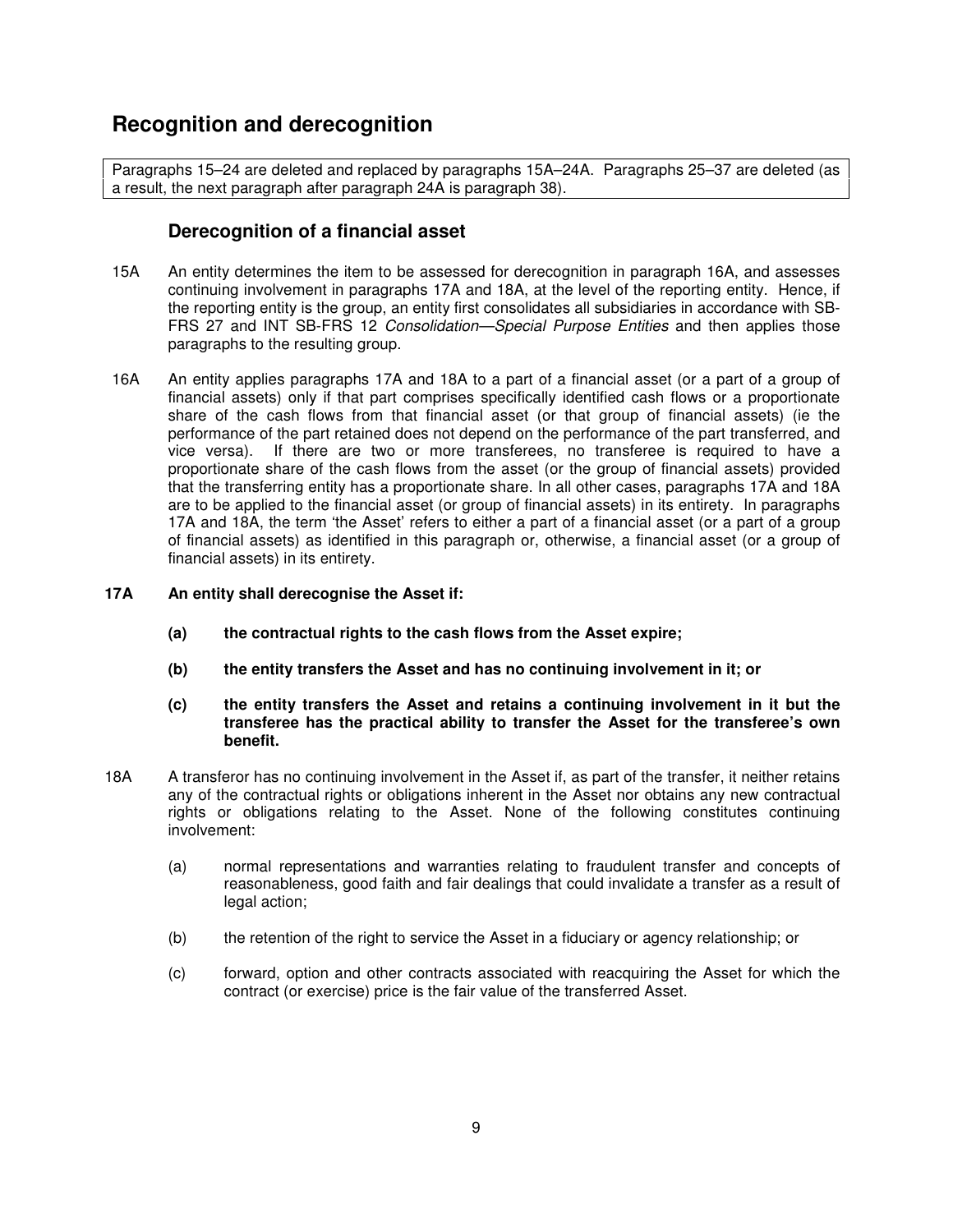### **Transfers that qualify for derecognition (see paragraph 17A(b) and (c))**

- 19A For a transfer of all or part of a financial asset that meets the derecognition criteria in paragraph 17A(b) and (c), the transferor shall recognise any new assets obtained or new liabilities assumed in the transfer and initially measure them at fair value.
- 20A For a transfer of an entire financial asset that meets the derecognition criteria in paragraph 17A(b) and (c), the transferor shall recognise in profit or loss the difference between:
	- (a) the carrying amount of the asset transferred (and derecognised) and
	- (b) the sum of
		- (i) the consideration received (including any new assets obtained less any new liabilities assumed) and
		- (ii) any cumulative gain or loss that the entity had recognised in other comprehensive income (see paragraph 55(b)).
- 21A For a transfer of a part of a financial asset that meets the derecognition criteria in paragraph 17A(b) and (c), the transferor shall account for the part retained as part of the financial asset recognised before the transfer. As a result, the entity shall allocate the carrying amount of the financial asset previously recognised between the part retained and the part transferred (and derecognised) on the basis of the relative fair values of those parts on the date of transfer. The entity shall recognise in profit or loss the difference between:
	- (a) the carrying amount allocated to the part transferred (and derecognised) and
	- (b) the sum of
		- (i) the consideration received for the part transferred (and derecognised) (including any new assets obtained less any new liabilities assumed) and
		- (ii) any cumulative gain or loss that the entity had recognised in other comprehensive income (see paragraph 55(b)) and allocated to the part transferred.

The entity allocates a cumulative gain or loss that it had recognised in other comprehensive income between the part retained and the part transferred (and derecognised) on the basis of the relative fair values of those parts on the date of transfer.

- 22A If an entity transfers an entire financial asset or a group of financial assets to another entity in a transfer that qualifies for derecognition and, as part of the transfer, purchases an interest in that entity (which gives it the right to some of the cash flows from that asset or group of assets), it shall treat such interest as a retained part of the asset or group of assets previously recognised. If the transferee has other financial assets or liabilities in addition to those received from the transferring entity, the transferring entity shall split the interest purchased following the guidance in paragraph 21A between
	- (a) an interest in the previously recognised asset or group of assets, and
	- (b) an interest in new assets or new liabilities.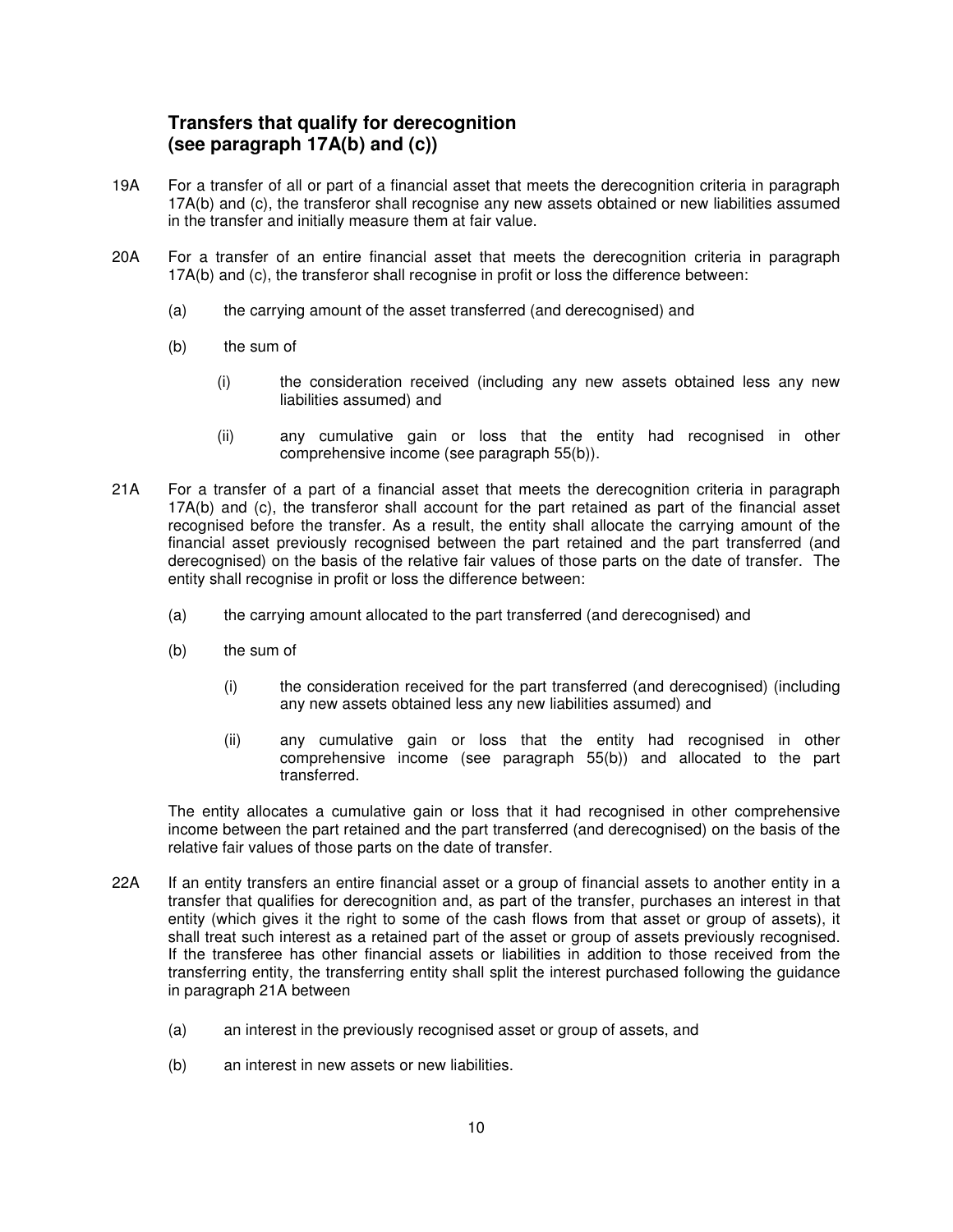### **Transfers that do not qualify for derecognition (see paragraph 17A(b) and (c))**

- 23A For a transfer of all or part of a financial asset that fails the derecognition criteria in paragraph 17A(b) and (c), the entity shall continue to recognise the financial asset in its entirety and shall recognise a financial liability for the consideration received (the entity shall not offset the asset and the liability). In subsequent periods, the entity shall recognise any income on the transferred asset and any expense incurred on the financial liability (the entity shall not offset the income and expense). (See SB-FRS 32 paragraph 42.)
- 24A If an entity measures at amortised cost a financial asset that it continues to recognise following a transfer, it shall not apply to the associated liability the option in this Standard to designate a financial liability as at fair value through profit or loss.

Paragraphs 39-42 are deleted and replaced with paragraphs 39A-42B.

### **Derecognition of a financial liability**

- **39A An entity shall derecognise a financial liability (or a part of it) when it (or the part) no longer qualifies as a liability of the entity. A financial liability ceases to qualify as a liability of an entity if the present obligation is eliminated and the entity is no longer required to transfer economic resources in respect of that obligation.**
- **40A If an entity exchanges one debt instrument with the creditor for another debt instrument, it derecognises the financial liability associated with the previous debt instrument and recognises a new financial liability if the terms of the debt instruments are substantially different. Similarly, if an entity and a creditor agree to modify substantially the terms of a debt instrument (whether or not as a result of the financial difficulty of the entity), the entity derecognises the associated financial liability and recognises a new financial liability. (This paragraph applies only if the exchange or modification is not a transfer of a financial asset, as that term is defined in paragraph 9. If the exchange or modification is a transfer of a financial asset, that asset shall be assessed for derecognition following the criteria in paragraphs 15–18A. To the extent the asset qualifies for derecognition, the entity derecognises it, and also derecognises the financial liability associated with the previous debt instrument.)**
- 41A If an entity derecognises a financial liability, it shall recognise in profit or loss the difference between:
	- (a) the carrying amount of the liability derecognised and
	- (b) the consideration paid (including any non-cash assets transferred or liabilities assumed).
- 42A If an entity derecognises a part of a financial liability, the entity shall allocate the previous carrying amount of the financial liability between the part that it continues to recognise and the part that it derecognises according to the relative fair values of those parts on the date of derecognition. The entity shall recognise in profit or loss the difference between
	- (a) the carrying amount allocated to the part derecognised and
	- (b) the consideration paid (including any non-cash assets transferred or liabilities assumed) for the part derecognised.
- 42B If an entity derecognises a financial liability as a result of an exchange of debt instruments or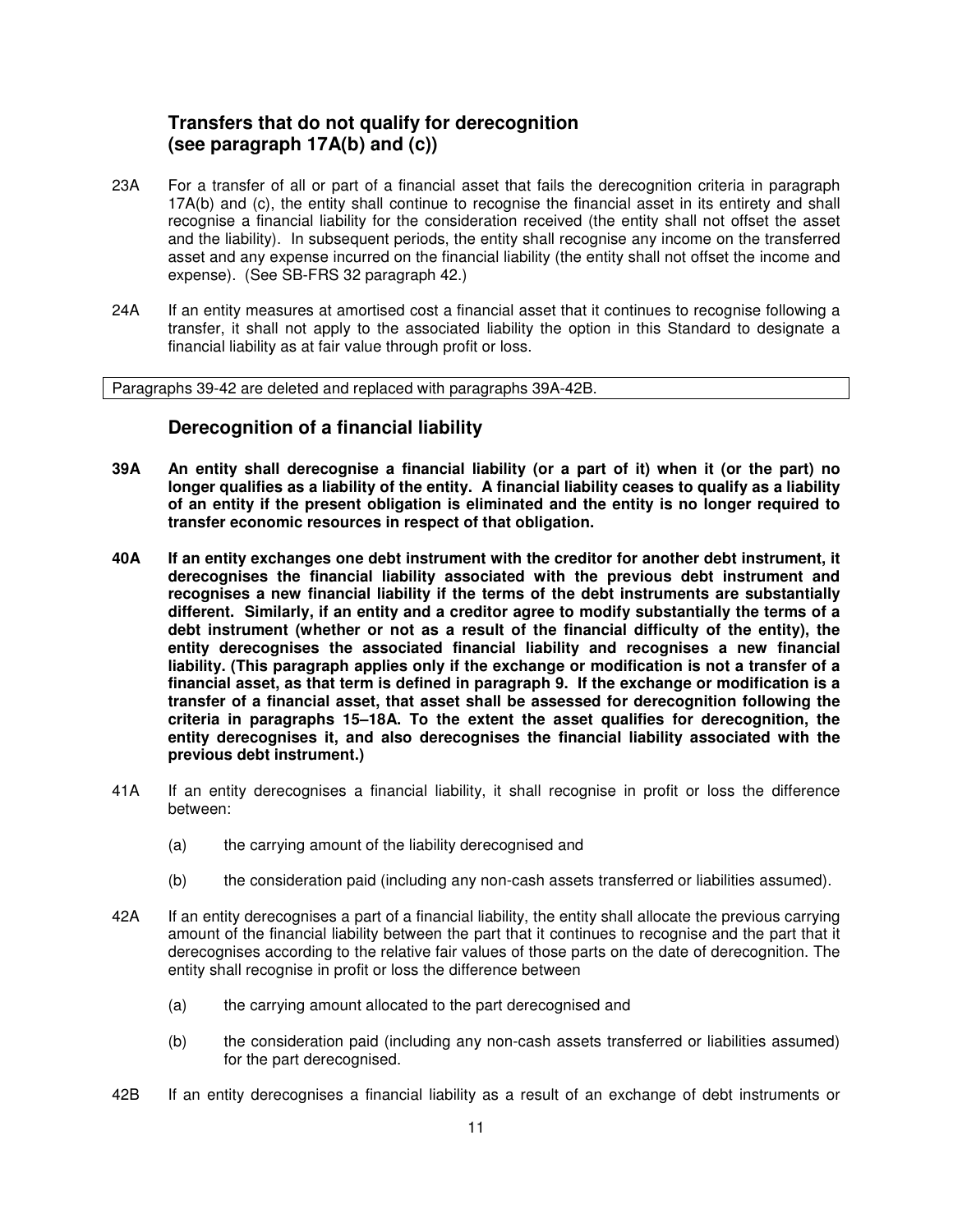modification of terms, it includes any costs or fees incurred in the gain or loss recognised. If an entity does not derecognise a financial liability in connection with an exchange or modification, it adjusts the carrying amount of the liability for any costs or fees incurred and amortises the new carrying amount over the remaining term of the liability.

### **Measurement**

Paragraph 47(b) is amended (new text is underlined and deleted text is struck through).

### **Subsequent measurement of financial liabilities**

- **47 After initial recognition, an entity shall measure all financial liabilities at amortised cost using the effective interest method except for:** 
	- **(a) …**
	- **(b) financial liabilities that arise when a transfer of a financial asset does not qualify for derecognition or when the continuing involvement approach applies. Paragraphs 29 and 31 23A and 24A apply to the measurement of such financial liabilities.**

Paragraphs 106 and 107 are amended (new text is underlined and deleted text is struck through).

### **Effective date and transition**

- 106 Derecognition (Amendments to SB-FRS 39 and SB-FRS 107), issued in [month and year], amended paragraphs 2, 9 and 47(b), and deleted paragraphs 15–37 and 39–42 and replaced them with paragraphs 15A–24A and 39A–42B. Except as permitted by paragraph 107, an entity shall apply the derecognition requirements in paragraphs 15–37 and Appendix A paragraphs AG36–AG52 those amendments prospectively to transactions entered into after [date]. Accordingly,:
	- (a) iIf an entity derecognised financial assets or financial liabilities under in accordance with SB-FRS 39 (revised 20003) as a result of a transaction that occurred entered into before 1 January 2004 [date specified above] or, if applicable, the earlier date from which the entity elected to apply the amendments and those assets or liabilities would not have been derecognised under in accordance with this Standard SB-FRS 39 [as proposed to be amended], it shall not recognise those assets or liabilities (unless they qualify for recognition as a result of a later transaction or event).
	- (b) If, in accordance with SB-FRS 39 (revised 2003), an entity did not derecognise financial assets or financial liabilities as a result of a transaction entered into before [date specified above] or, if applicable, the earlier date from which the entity elected to apply the amendments and those assets or liabilities would have been derecognised in accordance with SB-FRS 39 [as proposed to be amended], it shall not derecognise those assets or liabilities (unless they qualify for derecognition as a result of a later transaction or event).
- 107 Notwithstanding paragraph 106, an entity may apply the derecognition requirements in paragraphs 15–37 and Appendix A paragraphs AG36– AG52 amendments resulting from Derecognition (Amendments to SB-FRS 39 and SB-FRS 107), issued in [month and year], retrospectively prospectively to transactions entered into before the from a date of the entity's choosing specified in paragraph 106, provided that the entity obtained the information needed to apply SB-FRS 39 [as proposed to be amended] to assets and liabilities derecognised as a result of past transactions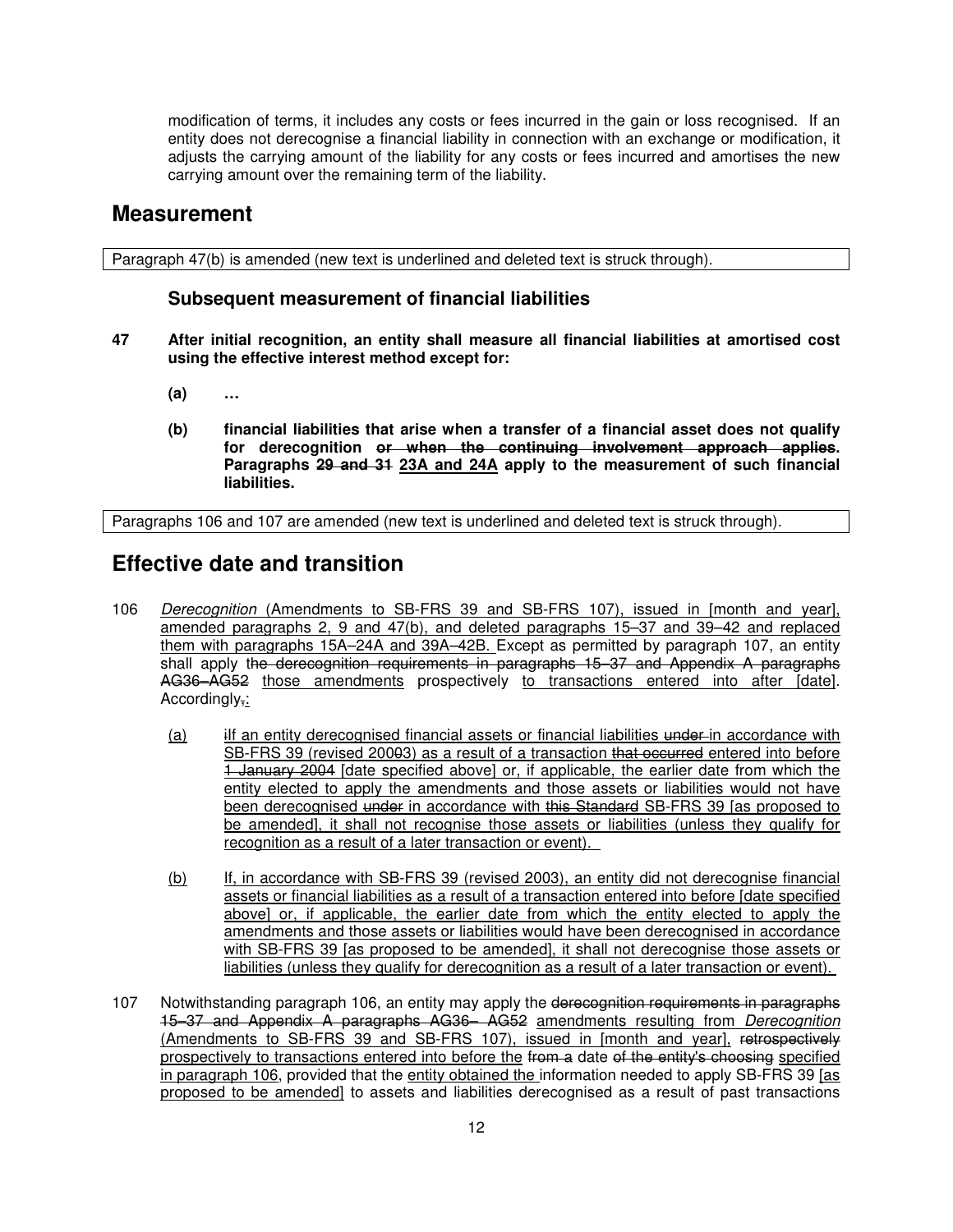was obtained at the time of it initially accounti<del>nged</del> for those transactions. If an entity elects to apply the amendments prospectively to transactions entered into before the date specified in paragraph 106, it shall disclose that fact, and it shall apply the amendments to all transactions from that date.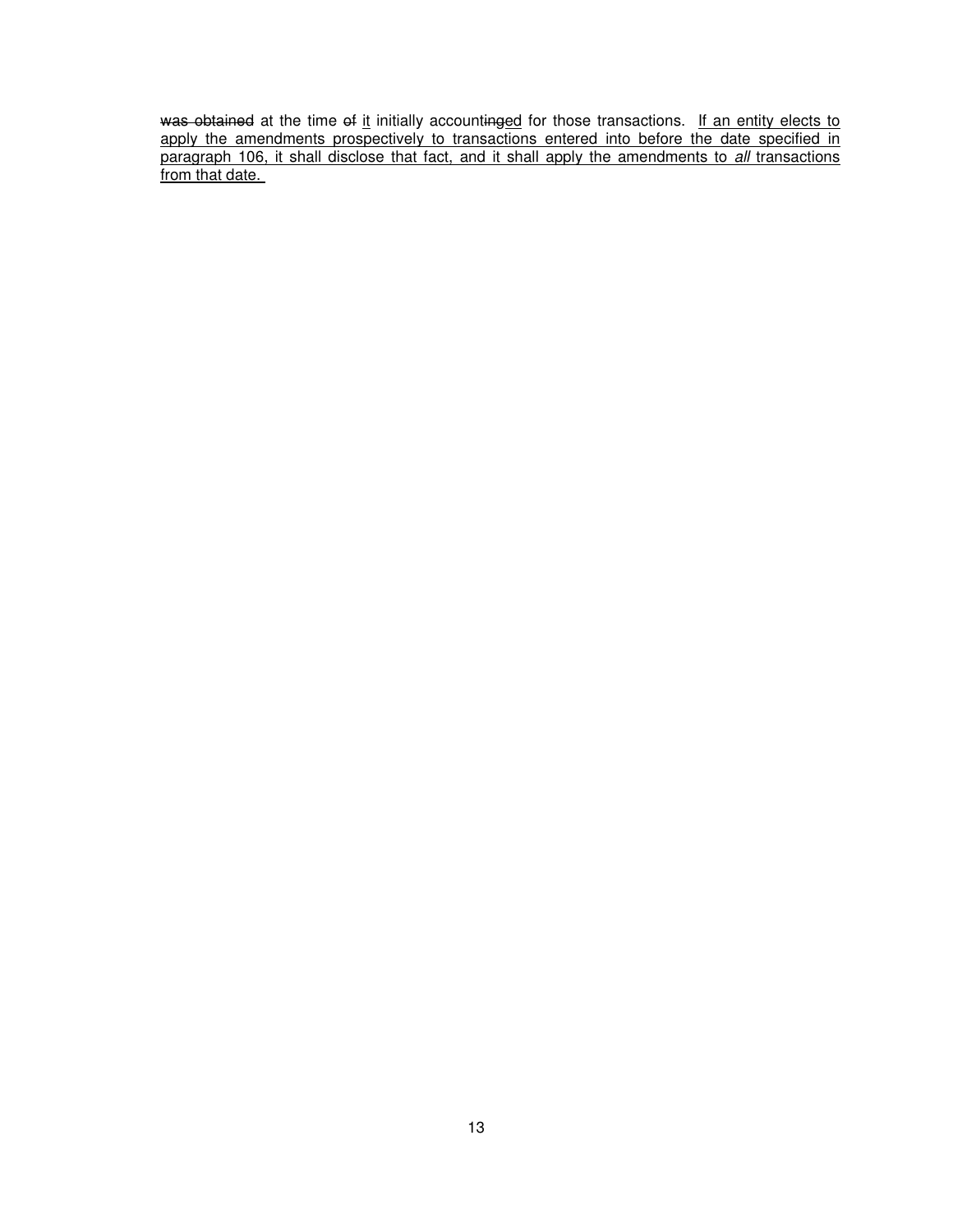## **Appendix A Application guidance**

## **Scope (paragraphs 2–7)**

Paragraph AG4(a) is amended (new text is underlined and deleted text is struck through).

- AG4 Financial guarantee contracts may have various legal forms, such as a guarantee, some types of letter of credit, a credit default contract or an insurance contract. Their accounting treatment does not depend on their legal form. The following are examples of the appropriate treatment (see paragraph 2(e)):
	- (a) Although a financial guarantee contract meets the definition of an insurance contract in SB-FRS 104 if the risk transferred is significant, the issuer applies this Standard. Nevertheless, if the issuer has previously asserted explicitly that it regards such contracts as insurance contracts and has used accounting applicable to insurance contracts, the issuer may elect to apply either this Standard or SB-FRS 104 to such financial guarantee contracts. If this Standard applies, paragraph 43 requires the issuer to recognise a financial guarantee contract initially at fair value. If the financial guarantee contract was issued to an unrelated party in a stand-alone arm's length transaction, its fair value at inception is likely to equal the premium received, unless there is evidence to the contrary. Subsequently, unless the financial guarantee contract was designated at inception as at fair value through profit or loss or unless paragraphs 29–37 23A and 24A and AG47– AG52 apply (when a transfer of a financial asset does not qualify for derecognition or the continuing involvement approach applies), the issuer measures it at the higher of:
		- (i) the amount determined in accordance with SB-FRS 37; and
		- (ii) the amount initially recognised less, when appropriate, cumulative amortisation recognised in accordance with SB-FRS 18 (see paragraph 47(c)).

The heading after paragraph AG33B, and paragraph AG34, are amended (new text is underlined and deleted text is struck through).

## **Recognition and derecognition (paragraphs 14–42B)**

### **Initial recognition (paragraph 14)**

AG34 As a consequence of tThe principle in paragraph 14, results in an entity recognisesing as assets and liabilities in its statement of financial position all of its contractual rights and obligations under associated with derivatives in its statement of financial position as assets and liabilities, respectively, except for derivatives that prevent a transfer of financial assets from being accounted for as a sale (see paragraph AG4952J). If a transfer of a financial asset does not qualify for derecognition by the transferor, the transferee does not recognise the transferred asset as its asset (see paragraph AG5052K).

The heading before paragraph AG36 is amended (new text is underlined and deleted text is struck through). Paragraphs AG36–AG52 are deleted and replaced with paragraphs AG36A–AG52A. Paragraphs AG52B–AG52L are added.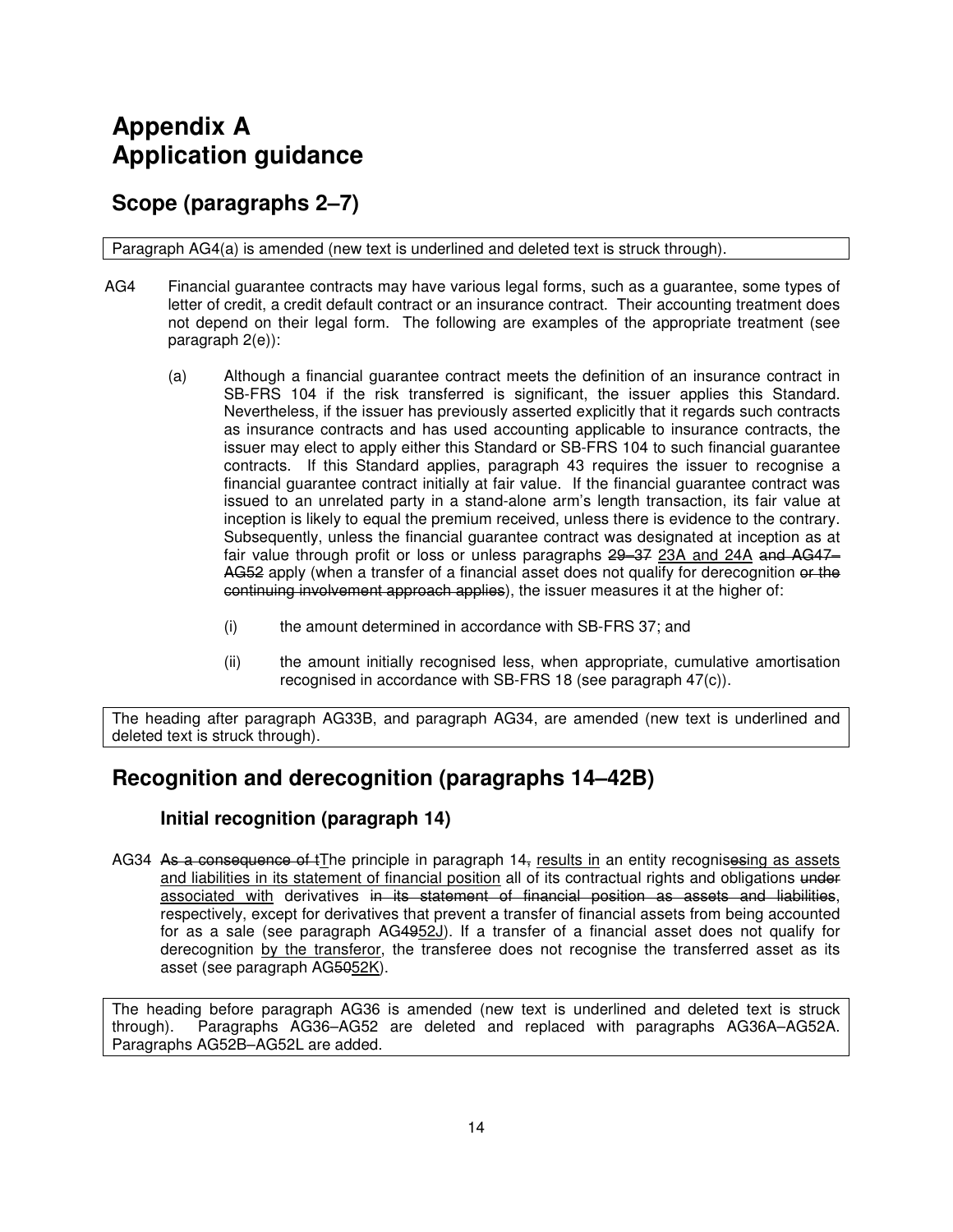## **Derecognition of a financial asset (paragraphs 15A–3724A)**

AG36A The following flow chart illustrates the evaluation of whether and to what extent a financial asset (or a group of financial assets) is derecognised.

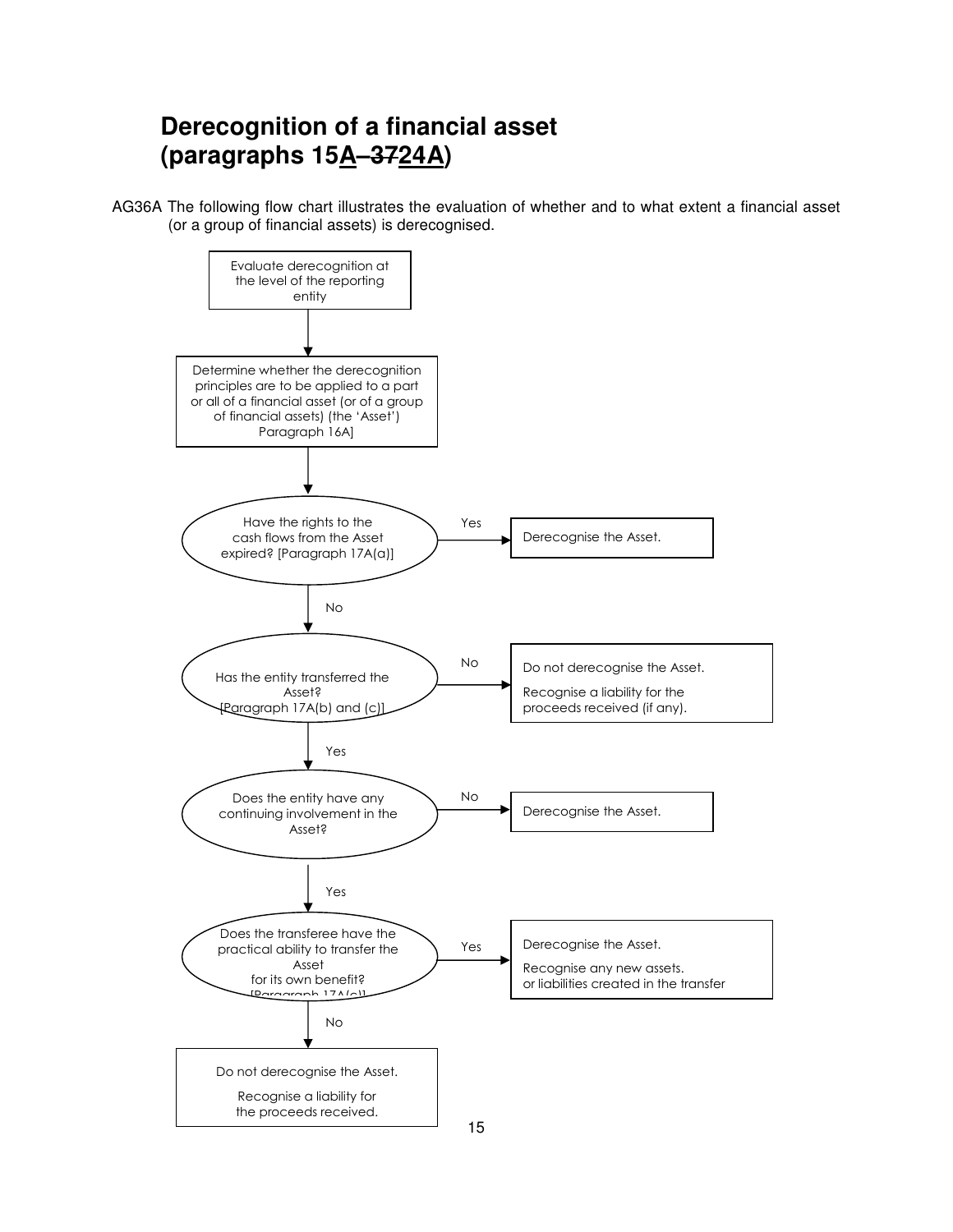#### **The 'Asset' to be assessed for derecognition (paragraph 16A)**

- AG37A The determination of the item (ie the Asset) to be assessed for derecognition is made at the level of the reporting entity on the basis of that entity's remaining interest in the financial asset that was the subject of the transfer. For example, if an entity transfers to another entity:
	- (a) a proportionate 80 per cent interest in a loan portfolio or
	- (b) 100 per cent of a loan portfolio in exchange for cash and a proportionate 20 per cent interest in that portfolio,

the Asset to be assessed for derecognition is a proportionate 80 per cent of the loan portfolio (irrespective of whether the transferring entity's retained proportionate 20 per cent share is an interest in the portfolio or an interest in the entity to which it transferred the portfolio).

#### Transfer of an entire financial asset

AG38A For a transfer of an entire financial asset or the right to all the cash flows or other economic benefits of a financial asset, the Asset to be evaluated for derecognition is the entire financial asset. Transferring the right to the cash flows of an entire financial asset is akin to transferring the asset itself. For example, for a transfer of the right to all cash flows of a loan, the Asset to be assessed for derecognition is the loan, irrespective of the fact that the transferring entity did not transfer to the transferee (via a legal assignment or otherwise) the loan contract it has with the borrower.

#### Transfer of a part of a financial asset

- AG39A If the part of a financial asset transferred does not meet the conditions in paragraph 16A (ie the part does not comprise specifically identified cash flows or a proportionate share of the cash flows from the asset—the performance of the part transferred does not depend on the performance of the part retained, and vice versa), the Asset to be assessed for derecognition is the entire financial asset, regardless of the fact that only a part of the financial asset was the subject of the transfer. For example, for a transfer of the right to the first 90 per cent of the cash flows of a loan, the Asset to be assessed for derecognition is the entire loan.
- AG40A Similarly, transferring the right to the cash flows of a part of a financial asset that meets the conditions in paragraph 16A is akin to transferring the part itself. For example, for a transfer of the right to a proportionate 80 per cent share of the cash flows of a loan, the Asset is 80 per cent of the loan. (Hence, '20 per cent of the loan' would be considered a retained part of the previously recognised loan if the transfer qualified for derecognition, and the guidance in paragraph 21A would apply).
- AG41A For a transfer of a part of a financial instrument that can be an asset or a liability over its life, the Asset is the entire instrument. For example, for a transfer of the 'receive' leg of an interest rate swap, the Asset is the swap. (Because the swap can be an asset or a liability over its term, the swap would have to meet *both* the derecognition criteria for financial assets in paragraph 17A and those for financial liabilities in paragraph 39A for it to be derecognised. As a result, a transfer of only the 'receive' leg of an interest rate swap, for example, does not qualify for derecognition.)

#### Transfer of a group of financial assets

AG42A For a transfer of a group of financial assets, the assets shall be evaluated for derecognition as a group (ie the Asset is the group of assets) to the extent that none of the assets in the group is an instrument that can be an asset or a liability over its life. Otherwise, the assets shall be evaluated for derecognition individually. For example, for a transfer of a portfolio of a floating rate loan and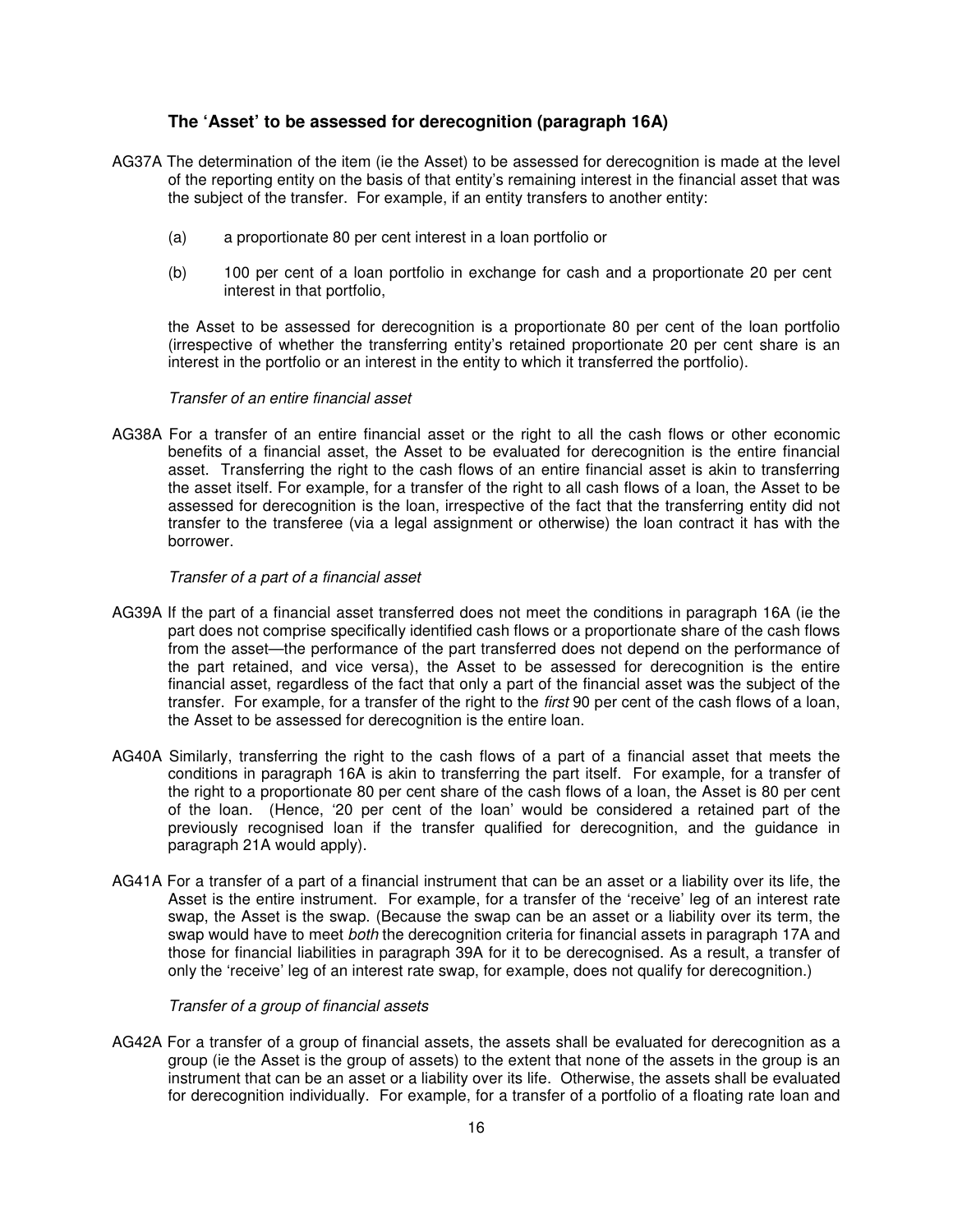an interest rate swap, the loan and swap would be assessed for derecognition individually and the requirements in paragraph 17A(b) and (c) would apply to them separately.

- AG43A Similarly, for a transfer of a part of a group of financial assets, the Asset is the part transferred only if
	- (a) the part meets the conditions in paragraph 16A and
	- (b) none of the assets in the group is an instrument that can be an asset or a liability over its life.

#### **Meaning of 'transfer' (paragraph 17A(b) and (c))**

- AG44A An entity shall treat a transaction involving a financial asset as a transfer (and, as such, assess it for derecognition) if as part of the transaction it passes or agrees to pass to another party some or all of the cash flows or other economic benefits underlying that asset. Hence, irrespective of its legal form, a transaction shall be assessed for derecognition if it meets the definition of a transfer. For example, an entity might obtain a loan that it must repay (both principal and interest) only from proceeds generated by a specified asset in which the lender has a security interest (or by the transfer of the asset itself) and then only to the extent that the asset generates sufficient funds. In that case, the entity shall assess for derecognition the loan as a transfer of the securing financial asset. (The fact that a transaction meets the definition of a transfer does not necessarily mean that it will qualify for derecognition).
- AG45A Similarly, an entity treats the issue of debt or equity instruments (beneficial interests) as a transfer of specific financial assets of that entity if, according to the terms of the instruments, the entity has agreed to remit to the holders some or all of the cash flows of those assets (this guidance applies irrespective of whether the certificates provide the holders with an interest in the entity or in the assets of that entity).

#### **Transferor's continuing involvement (paragraphs 17A(b) and (c) and 18A)**

- AG46A In paragraphs AG47A–AG52G, 'the Asset' refers to either a part of a financial asset (or a part of a group of financial assets) as identified in paragraph 16A or a financial asset (or a group of financial assets) in its entirety.
- AG47A The assessment of continuing involvement in the Asset is made at the level of the reporting entity. For example, if a subsidiary transfers to an unrelated third party a financial asset in which the parent of the subsidiary has continuing involvement, the subsidiary does not include the parent's involvement in the assessment of whether the asset qualifies for derecognition in its stand-alone financial statements (ie when the subsidiary is the reporting entity). However, a parent would include its continuing involvement (or that of another member of the group) in a financial asset transferred by its subsidiary in the derecognition assessment in its consolidated financial statements (ie when the reporting entity is the group).
- AG48A An entity does not have a continuing involvement in the Asset if, as part of the transfer, it neither retains any of the contractual rights or obligations inherent in the Asset nor acquires any new contractual rights or obligations relating to the Asset. For example, an entity does not have continuing involvement in the Asset if it has neither an interest in the future performance of the Asset nor a responsibility under any circumstances to make payments in respect of the Asset in the future.
- AG49A Paragraph 18A(b) excludes from the assessment of continuing involvement the retention by a transferor of the right to service the Asset in a fiduciary or agency relationship. Such a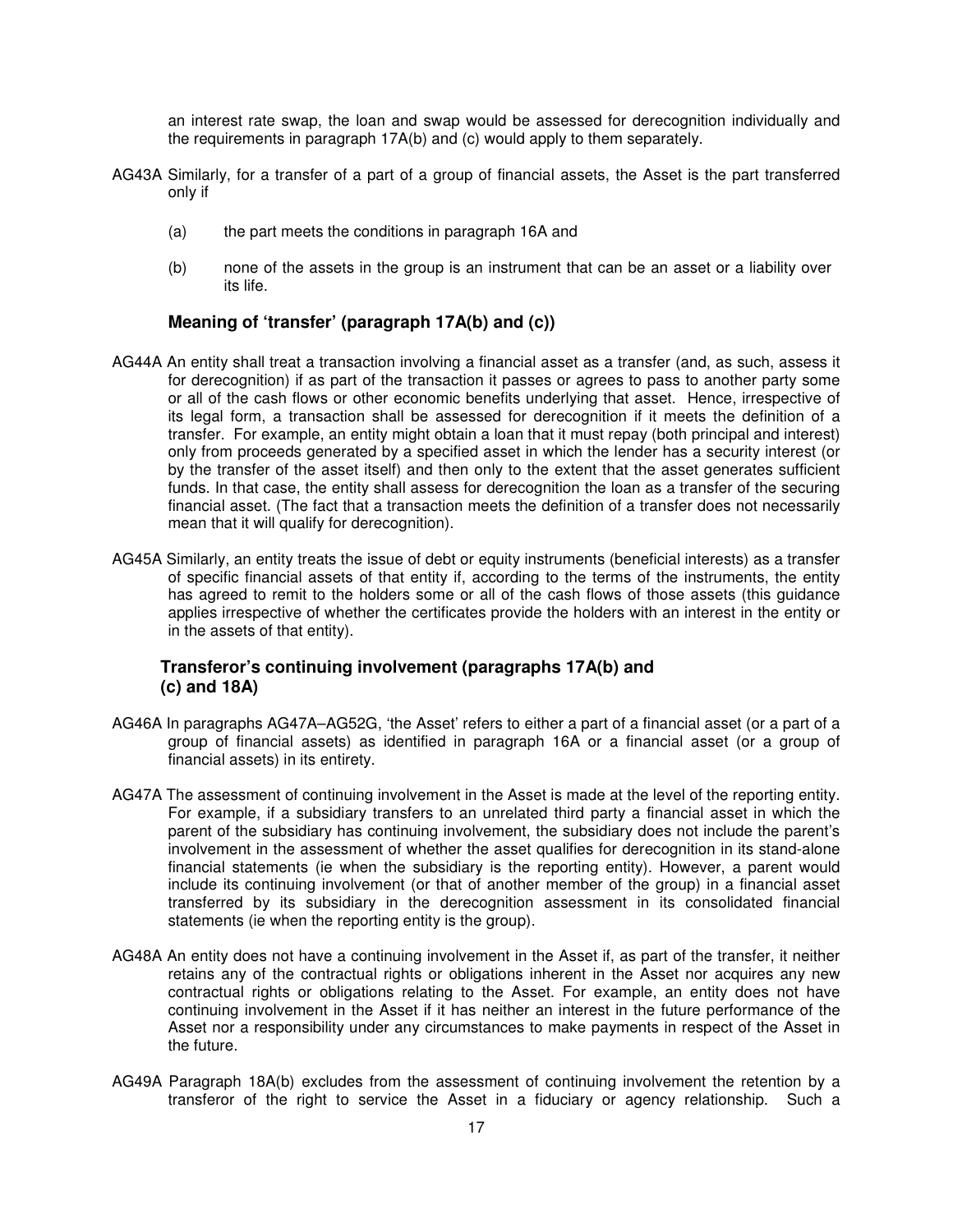relationship would be present if:

- (a) the fees paid to the transferor are compensation for services provided and are commensurate with the level of effort required to provide those services (eg the service arrangement does not include terms, conditions or amounts that are not customarily present in arrangements for similar services negotiated at arm's length);
- (b) the fees are senior in priority to any payment to the transferee from the serviced Asset; and
- (c) the transferee has the right to terminate the servicing contract with the transferor.
- AG50A Continuing involvement in the Asset may result from contractual provisions in the transfer agreement or in a separate agreement with the transferee or a third party entered into in connection with the transfer.

#### **Transferee's practical ability to transfer for its own benefit (paragraph 17A(c))**

AG51A For a transferee to have the practical ability to transfer the Asset for its own benefit, it must be in a position immediately after the transfer from the transferor to transfer, for its own benefit, the Asset to an unrelated third party *unilaterally* and *without having to impose additional restrictions* on that transfer.

#### Meaning of 'unilaterally'

AG52A To be in a position to transfer the Asset to an unrelated third party unilaterally, a transferee must have the ability to dispose of the Asset independently of the actions of others (except for the actions of the potential third-party buyer). For example, a transferee may have to obtain the consent of the transferor before it can transfer the Asset to a third party. In that case, if the transferor can withhold its consent without reason, the transferee does not have the ability to transfer the Asset unilaterally. On the other hand, if the transferor cannot unreasonably withhold its consent, the transferee has the ability to transfer the Asset unilaterally (provided the transferee can realise the full economic benefits of the Asset upon the transfer).

Meaning of 'without additional restrictions'

- AG52B To be in a position to transfer the Asset to an unrelated third party without having to impose additional restrictions, a transferee must be able to dispose of the Asset in isolation, ie without having to add restrictive conditions to the transfer of the Asset to that party. For example, if a transferor imposed obligations on the transferee concerning the servicing of the Asset, the transferee would have to impose those obligations on any entity to which it transfers the Asset. Hence, the transferee would not have the ability to transfer the Asset to a third party 'without additional restrictions'. The 'additional restrictions' may be in a contract separate from the contract for the transfer of the Asset, or the transfer contract and the 'additional restrictions' may be in a single contract.
- AG52C An additional restriction is not a feature inherent in the Asset (ie it must be a feature that was not part of the Asset before the transfer). For example, a convertible bond contains a conversion option, which is already part of the bond. In a transfer of such a bond, the conversion option is not an additional restriction that would prevent the transferee from having the practical ability to transfer the convertible bond to a third party. On the other hand, in a transfer of a not readily obtainable convertible bond with a separate call option written by the transferee at the time of the transfer enabling the transferor to repurchase the convertible bond, the call option is an additional contract that may cause the transferee not to have the ability to transfer the convertible bond 'without any additional restrictions'. For example, the transferee might have to attach to the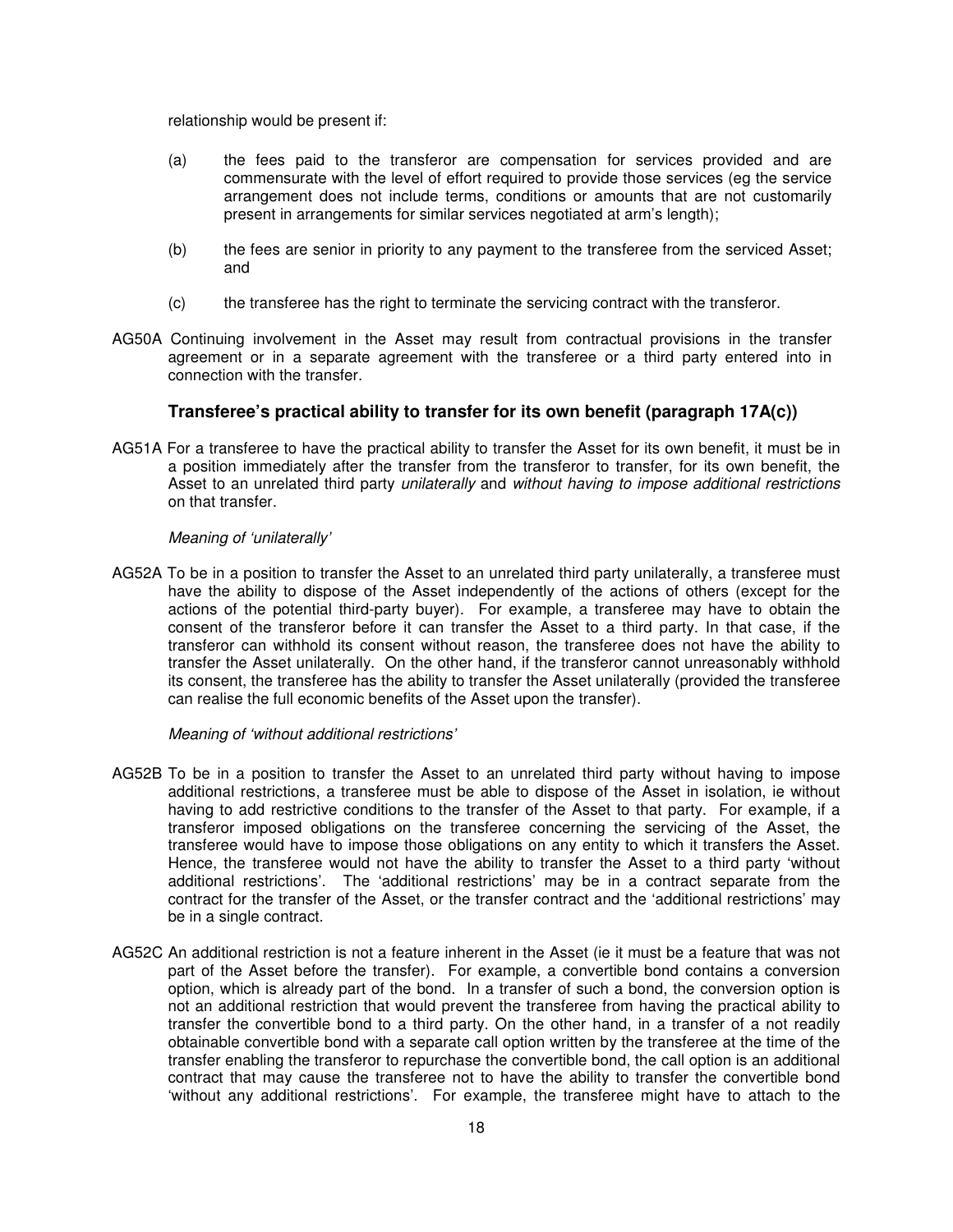convertible bond a similar option in a subsequent transfer to avoid default if the transferor were to exercise the call option.

#### Meaning of 'for its own benefit'

AG52D To have the practical ability to transfer the Asset to an unrelated third party 'for its own benefit', a transferee must be in a position to keep for itself the consideration it would receive from an unrelated third party if it were to transfer the Asset to that party. Hence, if the transferee had an obligation to pass any such consideration from the third party on to the transferor, it would not meet the 'for its own benefit' requirement in the 'practical ability to transfer' test.

#### Factors to consider in assessing 'practical ability to transfer'

- AG52E Determining whether a transferee has the practical ability to transfer the Asset requires judgement, after considering all the relevant facts and circumstances. Some factors to consider in making that determination are:
	- (a) the terms of the transfer (contractual) arrangement, including other contracts or arrangements entered into in relation to the transfer

In assessing a particular transfer, it is necessary to consider any related arrangements, including any side agreements or sets of agreements entered into contemporaneously with, or in contemplation of, the transfer of the Asset.

 $(b)$  the nature of the Asset (fungibility and obtainability)

 A contractual prohibition on disposing of the Asset (or the absence of an explicit contractual right to dispose of it) may not prevent the transferee from having the practical ability to transfer the Asset to a third party if the transferee can readily obtain a replacement asset. Replacement assets are deemed to be readily obtainable if the Asset is actively traded on an accessible market (at the date of transfer).

#### (c) the market for the Asset

 A restriction or limitation that is effective on the number or identity of the parties to whom the transferee can transfer the Asset will have no practical effect if enough other potential buyers exist to create a market for the transfer of the Asset. Although the Asset involved in a transfer may not be readily replaceable, because of market convention, other established practice or an express or implied term of the transaction, the transferor may consider an asset that is not identical to the Asset an acceptable replacement for the Asset. If so, the other arrangements entered into by the parties to the transfer (as part of the transfer) would not prevent the transferee from having the ability to transfer the Asset.

#### (d) the transferee's ability to obtain the full economic benefits of the Asset

 Any rights retained by a transferor that do not prevent the transferee from obtaining the full economic benefits of the Asset do not have any effect on the 'practical ability to transfer' test. For example, a transferor's right to match a bona fide offer received by the transferee from a third party does not prevent the transferee from having the ability to transfer the Asset to a third party. In such a case, if the repurchase were to be made in accordance with the contract, the transferee's position would be no better or worse than if it had sold that asset in the market on that day. The same analysis applies to a transfer for which the transferor retains a first right of refusal on the Asset or a repurchase right at the prevailing market value of the Asset.

(e) economic constraints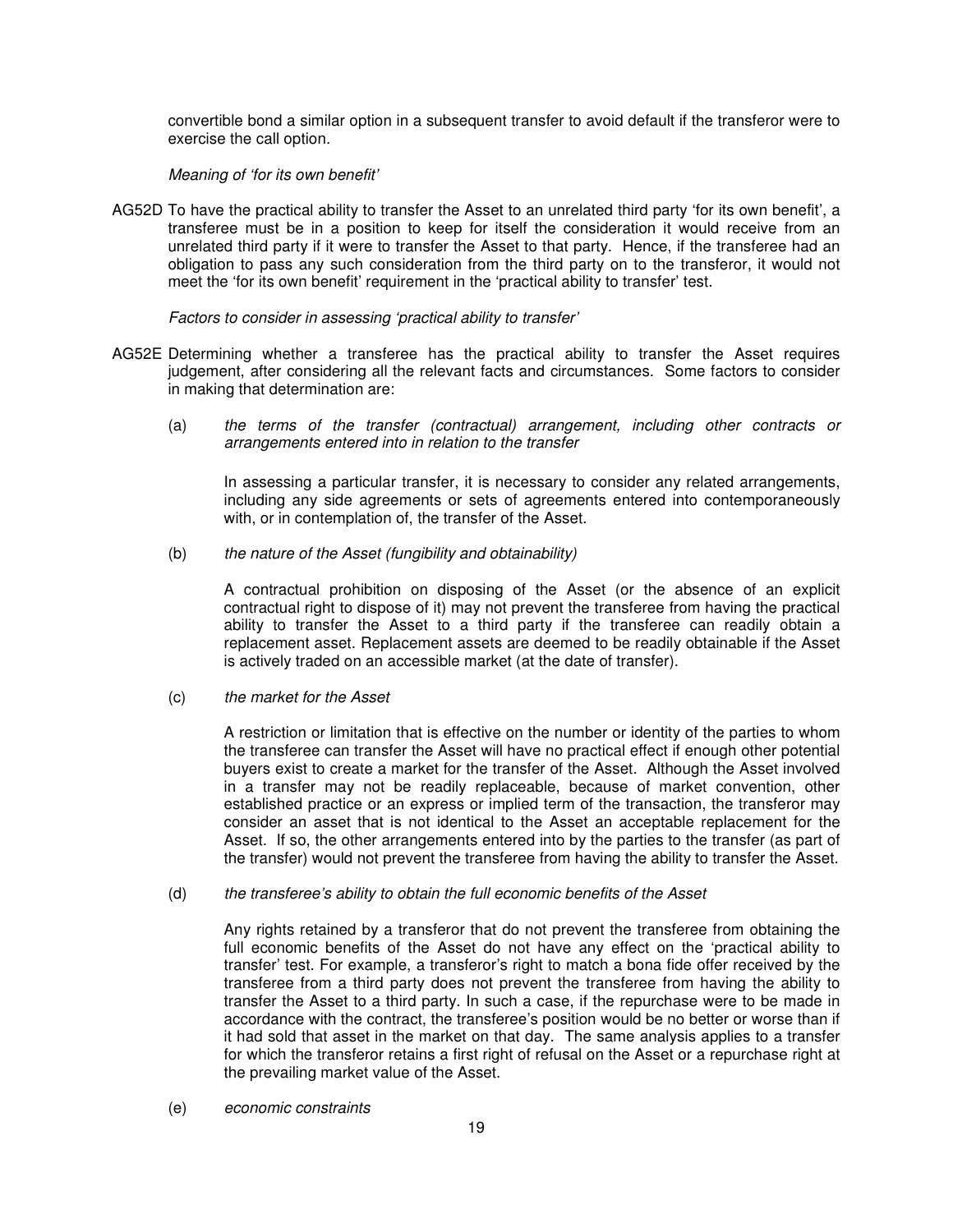If a transferee stands to incur losses on the transfer of the Asset to a third party, it may be economically impeded from transferring the Asset to a third party, and therefore judged not to be practically free and able to do so. For example, a put option or a guarantee may constrain a transferee's ability to dispose of the Asset unless replacement assets are readily obtainable. This is because the transferee may be unlikely to forfeit the benefit of the option or guarantee (eg if the option or guarantee is sufficiently valuable to the transferee) without attaching a similar option, guarantee or other restrictive conditions on the transfer of that asset to a third party.

Reassessment of the 'practical ability to transfer' test

- AG52F A transfer that does not qualify for derecognition because the transferee is deemed not to have the practical ability to transfer the Asset to a third party for its own benefit would subsequently qualify for derecognition if conditions changed so as to give the transferee that ability (for example, the Asset, which was not readily obtainable at the date of transfer, subsequently becomes readily obtainable). Subsequent events that change the probability of an option being exercised (other than the exercise or expiration of the option itself) would not trigger (nor would they be factored into) any reassessment.
- AG52G Once a transferor derecognises the Asset because it judges that the transferee has the practical ability to transfer that asset to a third party for the transferee's own benefit, it does not rerecognise the Asset if conditions subsequently change resulting in the transferee no longer having that practical ability.

#### **Transfers that qualify for derecognition**

- AG52H If an entity transfers an entire financial asset in a transfer that qualifies for derecognition and retains the right to service that asset for a fee, it recognises:
	- (a) a servicing asset if the fee to be received is expected to compensate the entity more than adequately for the level of effort required to provide those services, and
	- (b) a servicing liability if the fee is expected not to compensate the entity adequately.

An entity initially measures a servicing asset at an amount determined on the basis of an allocation of the carrying amount of the previously recognised financial asset in accordance with paragraph 21A. An entity initially measures a servicing liability at fair value.

AG52I An entity may retain the right to a part of the interest payments on transferred assets as compensation for servicing those assets. The part of the interest payments that the entity would give up on termination or transfer of the servicing contract is allocated to the servicing asset or servicing liability. The part of the interest payments that the entity would not give up is an interest-only strip receivable. For example, if the entity would not give up any interest upon termination or transfer of the servicing contract, the entire interest spread is an interest-only strip receivable. For the purposes of applying paragraph 21A, the fair values of the servicing asset and interest-only strip receivable are used to allocate the carrying amount of the receivable between the part of the asset that is derecognised and the part that continues to be recognised. If no servicing fee is specified or the fee to be received is not expected to compensate the entity adequately for the level of effort required to provide those services, the entity recognises a liability for the servicing obligation and initially measures it at fair value.

#### **Transfers that do not qualify for derecognition**

AG52J To the extent that a transfer of a financial asset does not qualify for derecognition, the transferor's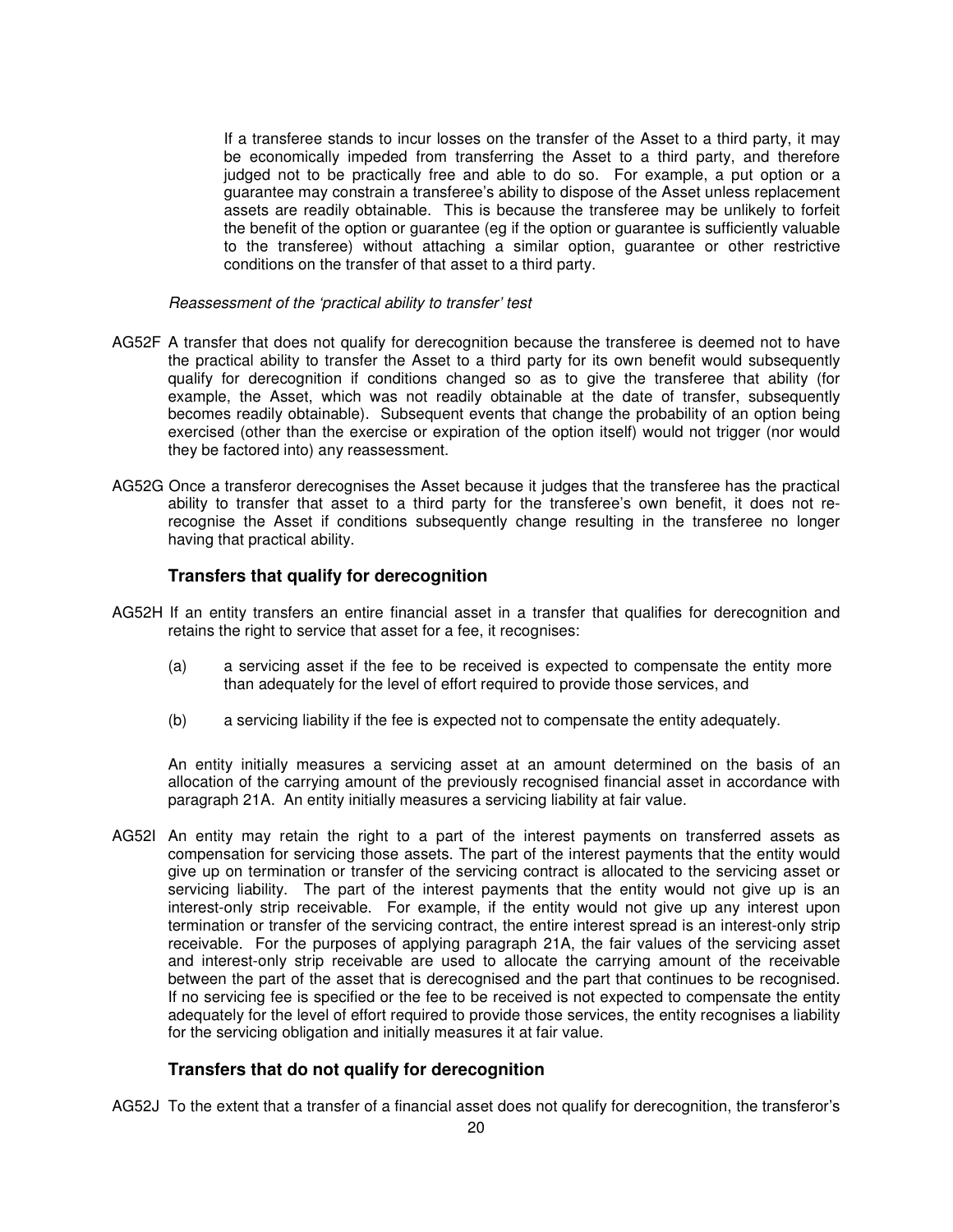contractual rights or obligations related to the transferred asset are not accounted for separately as derivatives if recognising both the derivatives and either the transferred asset or the liability arising from the transfer would result in recognising the same rights or obligations twice. For example, a call option retained by the transferor may prevent a transfer of financial assets from being accounted for as a sale. In that case, the call option is not separately recognised as a derivative asset.

AG52K To the extent that a transfer of a financial asset does not qualify for derecognition, the transferee does not recognise the transferred asset as its asset. The transferee derecognises the cash or other consideration paid and recognises a receivable from the transferor.

#### **Examples**

- AG52L The following examples illustrate the application of the derecognition requirements in paragraph AG36A.
	- (a) Transfer of a readily obtainable financial asset with a derivative. If a transferor transfers a readily obtainable financial asset (eg an instrument publicly traded in an active market) and as part of the transfer enters into a derivative (eg repurchase agreement, call option, put option or total return swap) with the transferee, 'the Asset' is the financial asset sold and the derivative represents continuing involvement by the transferor in the Asset. This is because the derivative is a new asset or liability obtained by the transferor in connection with the transfer and through the derivative the transferor has an interest in the future performance of the Asset or a responsibility under defined circumstances to make payments in respect of the Asset in the future. Because the Asset is readily obtainable, the transferee has the practical ability to transfer the Asset to an unrelated third party for its own benefit. The transferee does not have to combine the Asset with the derivative in order to transfer it. Also, the transferee has the ability to obtain a replacement asset readily when the derivative is settled (if settlement of the derivative were to require physical delivery). Furthermore, the transferee has the practical ability to transfer the Asset 'for its own benefit' because it can use the full proceeds from any such subsequent transfer as it pleases (ie the transferee does not have an obligation to return those proceeds to the transferor). In summary, the transfer of the Asset results in the transferor passing control of the Asset to the transferee. The transferor derecognises, and the transferee recognises, the Asset, and both parties recognise the derivative.
	- (b) Transfer of a not readily obtainable financial asset with a derivative. If a transferor transfers a financial asset that is not readily obtainable (eg an originated loan or an ordinary share that is not publicly traded in an active market), and as part of the transfer enters into a derivative (eg repurchase agreement, call option, put option or total return swap) with the transferee, 'the Asset' is the financial asset sold. The derivative represents continuing involvement by the transferor in the Asset, because the derivative is a new asset or liability obtained by the transferor in connection with the transfer and through the derivative the transferor has an interest in the future performance of the Asset or a responsibility under defined circumstances to make payments in respect of the Asset in the future. Because the Asset is not readily obtainable, the transferee is unlikely to have the practical ability to transfer the Asset to an unrelated third party for its own benefit provided the derivative is to be physically settled. If the derivative is to be net settled, the transferee generally has the practical ability to transfer the Asset to an unrelated third party for its own benefit (but see the net-settled total return swap scenario in paragraph  $AG52L(h)$ ). If the derivative is to be physically settled, the transferee would have to default if it were to transfer the Asset and the transferor were to exercise the call option, or when the repurchase agreement or the total return swap settles. Alternatively, the transferee could transfer the Asset but arguably only by attaching the derivative to the Asset (ie the transferee would not be able to transfer the Asset in isolation). If the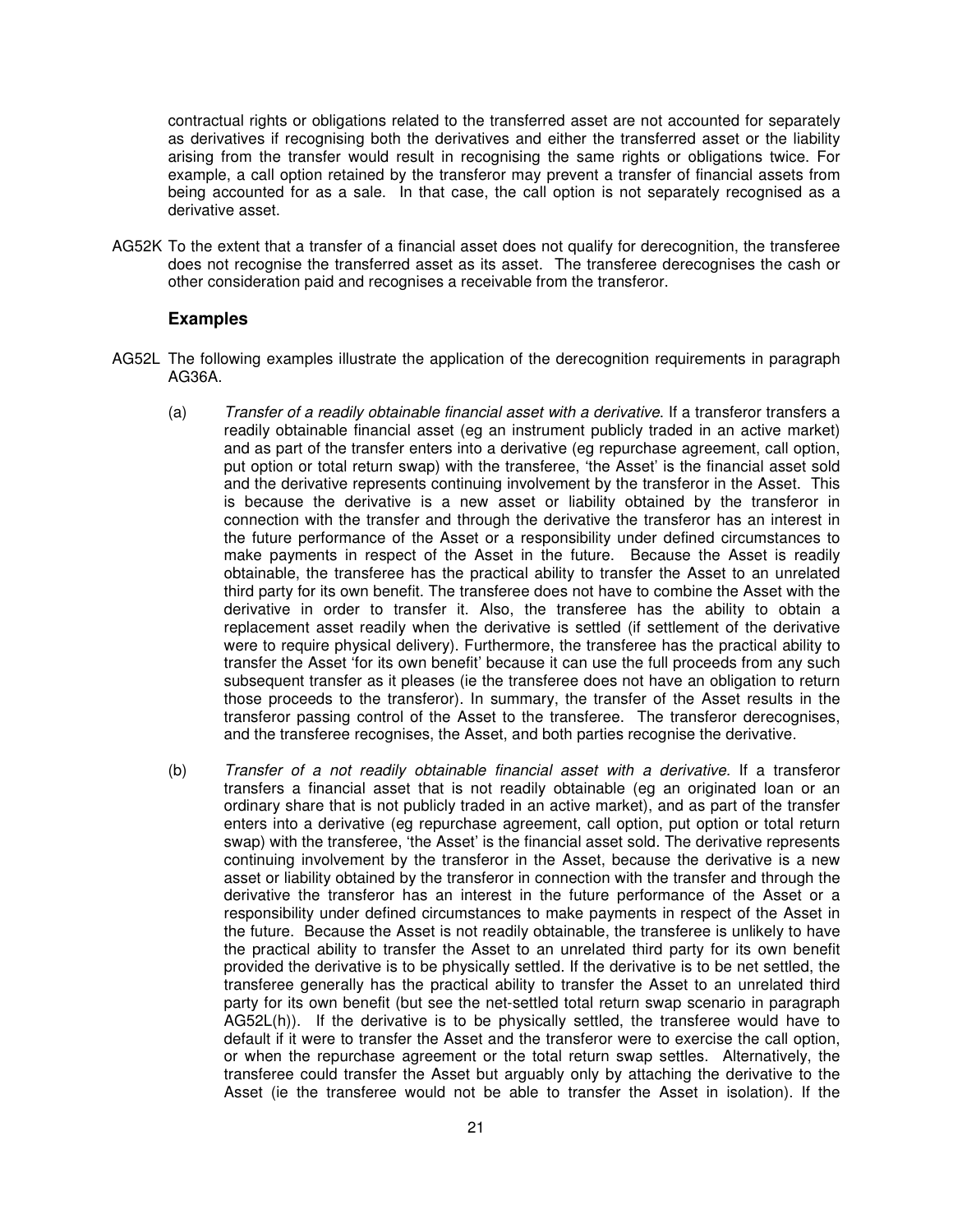derivative is a put option, the transferee appears to have the ability to transfer the Asset; however, the transferee may be unwilling to give up the value of the put option and thus economically be constrained from transferring the Asset in isolation (eg the put option might be sufficiently valuable to the transferee—whether that is the case will require judgement). As a result, the transferee is unlikely to have obtained control of the Asset (again, assuming that the derivative is not net settled). Accordingly, the transferor recognises a liability for the proceeds received and continues to recognise the Asset; the transferee recognises a receivable for the cash paid to the transferor.

- (c) Transfer of a financial asset with a subordinated interest in the asset. As part of a transfer of a financial asset, a transferor may provide the transferee with credit enhancement by subordinating some or all of its interest retained in a transferred asset. For such transfers, 'the Asset' is the entire financial asset because the performance of the interest retained depends on that of the interest transferred. Through the interest retained and the subordination of that interest, the transferor has an interest in the future performance of the entire financial asset and thus has continuing involvement in the Asset. Also, because of the transferor's retained interest, the transferee will not have the practical ability to transfer the Asset to an unrelated third party for its own benefit. As a result, control of the Asset has not passed to the transferee. The transferor recognises a liability for the proceeds received and continues to recognise the Asset; the transferee recognises a receivable for the cash paid to the transferor.
- (d) Transfer of a financial asset with a subordinated interest in the entity to which the asset is transferred. As part of a transfer of a financial asset, a transferor may provide the transferee with credit enhancement by purchasing a subordinated (residual) interest in the transferee. For such transfers, 'the Asset' is the entire financial asset because the transferor's remaining interest in the transferred financial asset (considering its interest in the transferee) is subordinated and, as a result, the performance of that subordinated interest is dependent on the net interest transferred. Through the interest retained and the subordination of that interest, the transferor has an interest in the future performance of the entire financial asset and thus continuing involvement in the Asset. Also, because of the transferor's retained interest, the transferee does not have the practical ability to transfer the Asset to an unrelated third party for its own benefit. As a result, control of the Asset has not passed to the transferee. The transferor recognises a liability for the proceeds received and continues to recognise the Asset; the transferee recognises a receivable for the cash paid to the transferor.
- (e) Transfer of a financial asset with a credit guarantee. As part of a transfer of a financial asset, a transferor may provide the transferee with credit enhancement in the form of a credit guarantee that could be unlimited or limited to a specified amount. For such transfers, 'the Asset' is the entire financial asset. The guarantee represents continuing involvement by the transferor in the Asset because the guarantee is a new liability assumed by the transferor in connection with the transfer, and through the guarantee the transferor has a responsibility to make payments in respect of the Asset if the debtor underlying the Asset were to default. Whether the transferee has the practical ability to transfer the Asset to an unrelated third party for its own benefit (and hence whether the transferee has obtained control of the Asset) depends on whether the Asset is readily obtainable and, if it is not, on whether the guarantee economically constrains the transferee. If the Asset is readily obtainable, the transfer qualifies for derecognition (in which case the transferor derecognises, and the transferee recognises, the Asset and both recognise a credit guarantee). If the Asset is not readily obtainable and the guarantee economically constrains the transferee, the transfer does not qualify for derecognition (in which case the transferor recognises a liability for the proceeds received and continues to recognise the Asset; the transferee recognises a receivable for the cash paid to the transferor).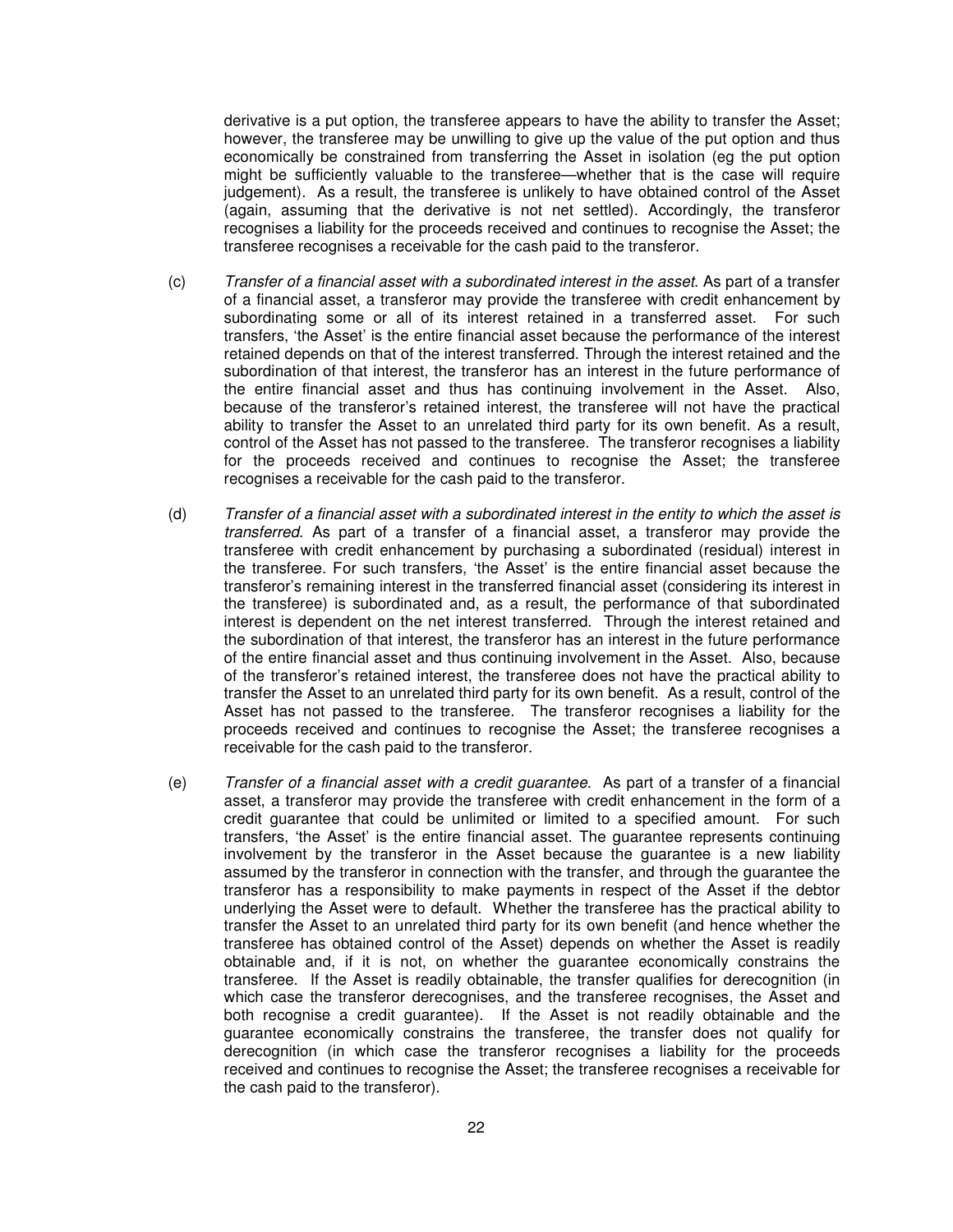#### Issue of equity-linked note

(f) Scenario A—Note not contractually linked to shares. Entity A issues to Entity C a note for which the returns are linked to the performance of 10 per cent of Entity B's outstanding ordinary shares (ie Entity A will pay to Entity C 10 per cent of all interim and final distributions made by Entity B on Entity B's outstanding shares). According to the terms of the note, Entity A is not obliged to hold a 10 per cent investment in Entity B. However, although it is not obliged, Entity A invests in 10 per cent of Entity B's outstanding shares.

The issue by Entity A of the equity-linked note to Entity C does not qualify as a *transfer* of Entity A's 10 per cent investment in Entity B because Entity A is not obliged to remit to Entity C the economic benefits of its investment in Entity B. If Entity A were to sell its investment in Entity B to a third party, it would not be required to pass to Entity C the proceeds from the sale. Furthermore, the third party would receive all of the economic benefits of the investment in Entity B (ie distributions from Entity B would flow to the third party) and, as a result, there would be nothing for Entity A to remit to Entity C. In essence, Entity A has issued a note with an embedded derivative referenced to 10 per cent of the outstanding ordinary shares of Entity B. As a result, the issue of the note is not a transfer that is assessed for derecognition.

- (g) Scenario B—Note contractually linked to shares. The facts are the same as in Scenario A except that:
	- (i) Entity C has a security interest in the shares that Entity A holds in Entity B;
	- (ii) Entity C agrees to look to only the cash flows from those shares for repayment of the note (ie Entity C has no recourse against Entity A);
	- (iii) Entity A is obliged to pass to Entity C all cash flows it receives from its 10 per cent investment in Entity B; and
	- (iv) Entity A is prohibited from selling the shares without the approval of Entity C.

In contrast to Scenario A, the issue by Entity A of the equity-linked note to Entity C qualifies as a transfer of Entity A's 10 per cent investment in Entity B because Entity A is obliged to pass to Entity C the economic benefits of its investment in Entity B. Entity A is prohibited from transferring the shares in Entity B and is required to forward to Entity C all distributions that it receives on those shares. Because it cannot transfer the shares, unlike Scenario A, those distributions could never flow to an entity other than Entity A (which then would have an obligation to pass them to Entity B). Entity C also has access to the economic benefits of the shares through its security interest.

'The Asset' is Entity A's 10 per cent investment in Entity B because even though Entity A did not transfer the shares to Entity C, it transferred the right to all the economic benefits that those shares generate (which is akin to transferring the shares themselves). The fact that Entity A has agreed to pass all economic benefits of the Asset to Entity C means that Entity A does not have an interest in the future performance of the Asset. Accordingly, Entity A has no continuing involvement in the Asset. As a result, Entity A has passed control of the Asset to Entity C. Entity A derecognises, and Entity C recognises, the Asset.

Transfer of a financial asset with a net-settled total return swap

(h) An entity transfers for CU100 a financial asset that has a five-year maturity and pays interest of CU10 on t0, t1…t5 and principal of CU100 at t5. After the transfer the transferee has physical custody of the asset. In connection with the transfer, the entity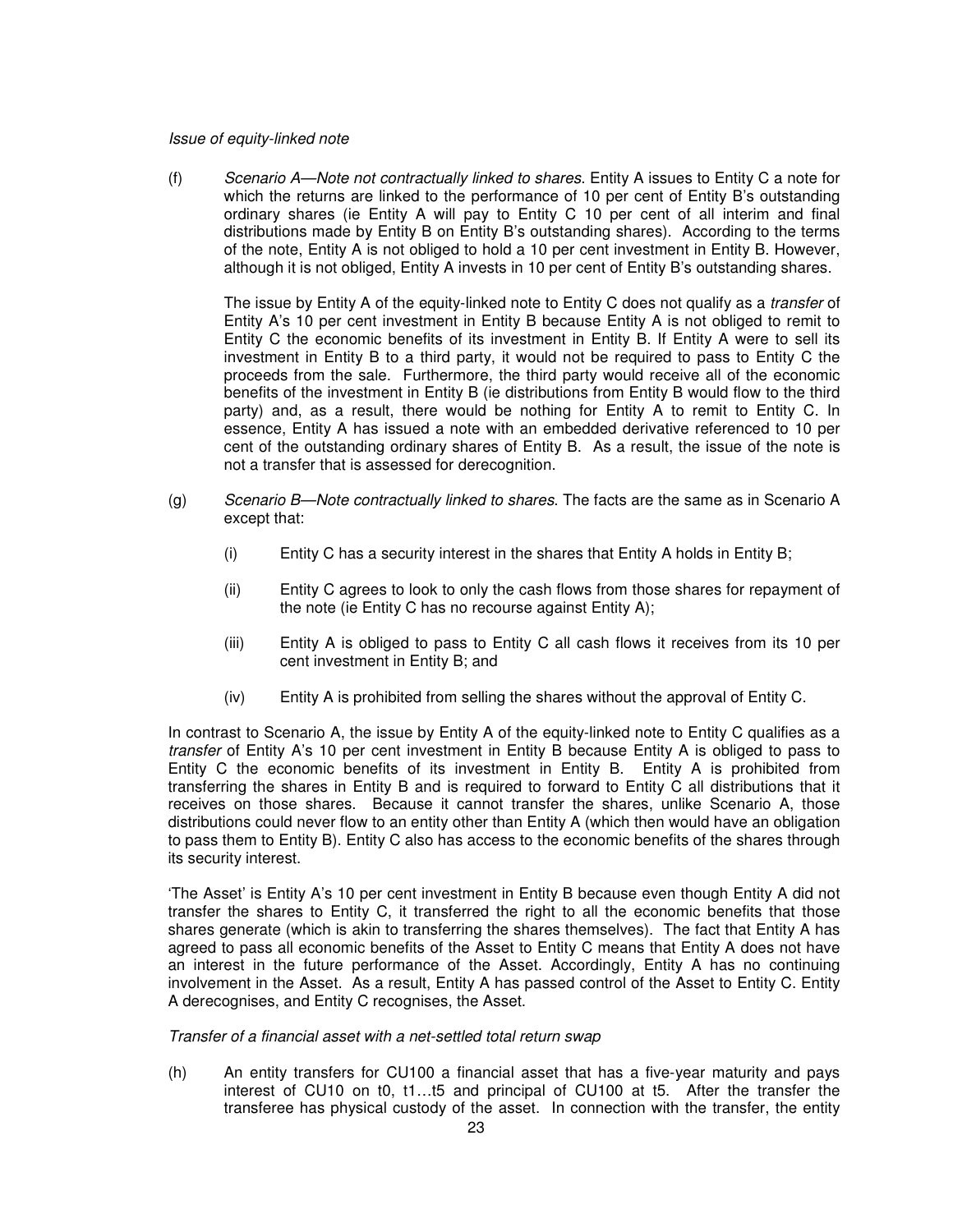enters into a net-settled total return swap with the transferee.

(i) Scenario A—Swap with interim return payments. On t1 and t2, the transferor pays to the transferee a return (say, LIBOR plus a credit spread) on the initial CU100 it received from the transferee. The transferee pays to the transferor the CU10 that the financial asset generates. Also on t2 (in addition to the cash flows relating to the transferee's CU10 payment and the transferor's LIBOR-based payment), the parties exchange cash equal to the difference between the fair value of the financial asset and CU100. If the fair value of the financial asset exceeds CU100, the transferee pays that excess to the transferor. Alternatively, if the fair value of the financial asset is less than CU100, the transferor pays that difference to the transferee.

 The transfer qualifies for derecognition because even though the transferor has continuing involvement in the financial asset ('the Asset') after the transfer as a result of the derivative (swap), the transferee has the practical ability to transfer the Asset for its own benefit. This is because the transferee can transfer the Asset to a third party unilaterally and without having to impose any additional restrictions. Because the swap is net settled, the transferee does not have an obligation to deliver the Asset to the transferor upon settlement. The transferee has the ability to transfer the Asset 'for its own benefit' because it can use the full proceeds from any such subsequent transfer as it pleases (eg the transferee could transfer the Asset before the swap settles without having an obligation to return the proceeds to the transferor). The transferor derecognises, and the transferee recognises, the Asset and both recognise the total return swap as a derivative.

(ii) Scenario B—Swap with interim return payments included in the settlement of the swap. Same facts as in Scenario A, except that the interim return payments on the transferee's initial CU100 investment are included in the settlement price of the swap. On t1 and t2, the transferee pays to the transferor the CU10 that the financial asset generates. Also on t2, the parties exchange cash equal to the difference between the fair value of the financial asset and CU130 (different from the CU100 in Scenario A—the CU130 includes the interim return payments that the transferor made on t1 and t2 in Scenario A). Thus, if the fair value of the financial asset exceeds CU130, the transferee pays that excess to the transferor. Alternatively, if the fair value of the financial asset is less than CU130, the transferor pays that difference to the transferee.

The analysis and accounting outcome are the same as in Scenario A.

(iii) Scenario C—Fully prepaid swap. On t0, the transferor pays to the transferee CU100 (so on a net basis, the parties do not exchange cash on t0). On t1 and t2, the transferee pays to the transferor the CU10 that the financial asset generates. Also, on t2 the transferee pays to the transferor the fair value of the asset. The transferor does not have a security interest in the asset that the transferee has in its custody. Also, the transferee is not restricted from selling the asset to a third party.

 The analysis and accounting outcome are the same as in Scenario A except that (in addition to derecognising the Asset) the transferor recognises as a financial asset its right to receive cash flows from the transferee on t1 and t2 (those cash flows are (a) the cash flows that the transferred (and derecognised) Asset generates on t1 and t2 and (b) the fair value of the Asset on t2)). The transferee would recognise a corresponding financial liability (in addition to recognising the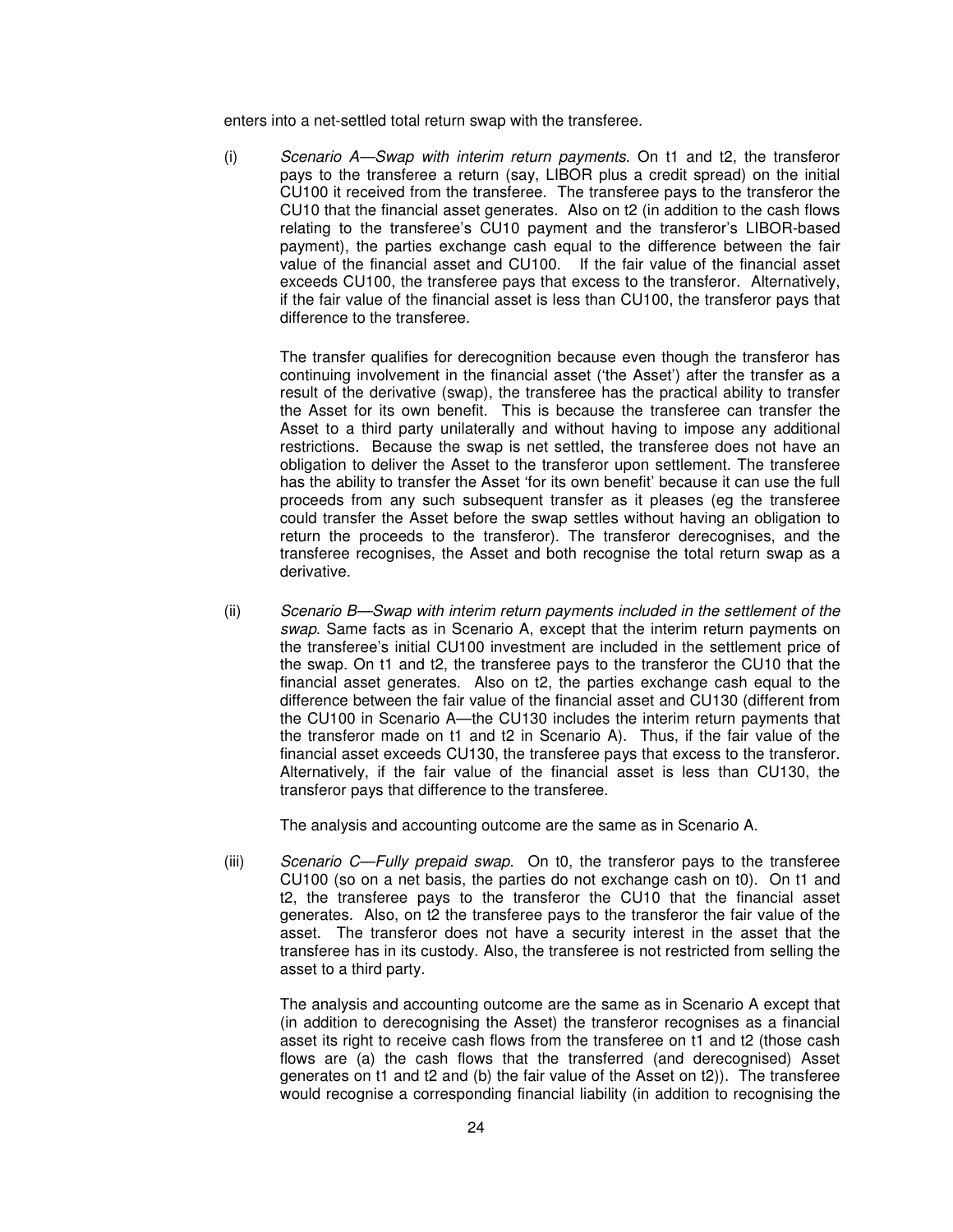Asset).

(iv) Scenario D—Fully prepaid swap with asset 'ring-fenced' (reverse pass-through). Same facts as in Scenario C except that the transferor has a security interest in the asset transferred to the transferee on t0 (as a result, the transferee is prohibited from transferring the asset to a third party). The transferor has no rights to the transferee's other assets if the asset does not generate any cash flows. Also, the transferee could decide to settle its obligation to pass on any cash flows from the assets on t1 and t2 or pay the fair value of the asset on t2 by transferring the asset to the transferor.

The transfer fails derecognition. Through the swap, the transferor has continuing involvement in the financial asset transferred (the Asset) and the transferee is restricted from transferring the Asset for its own benefit. As a result, the transferor continues to recognise the Asset. (The transferor would not recognise a financial liability as a result of the failed sale because it would derecognise that liability in light of its CU100 payment to the transferee on t0. Similarly, the transferee would not recognise a financial asset because it would immediately derecognise that asset as a result of the receipt of CU100 from the transferor on t0.)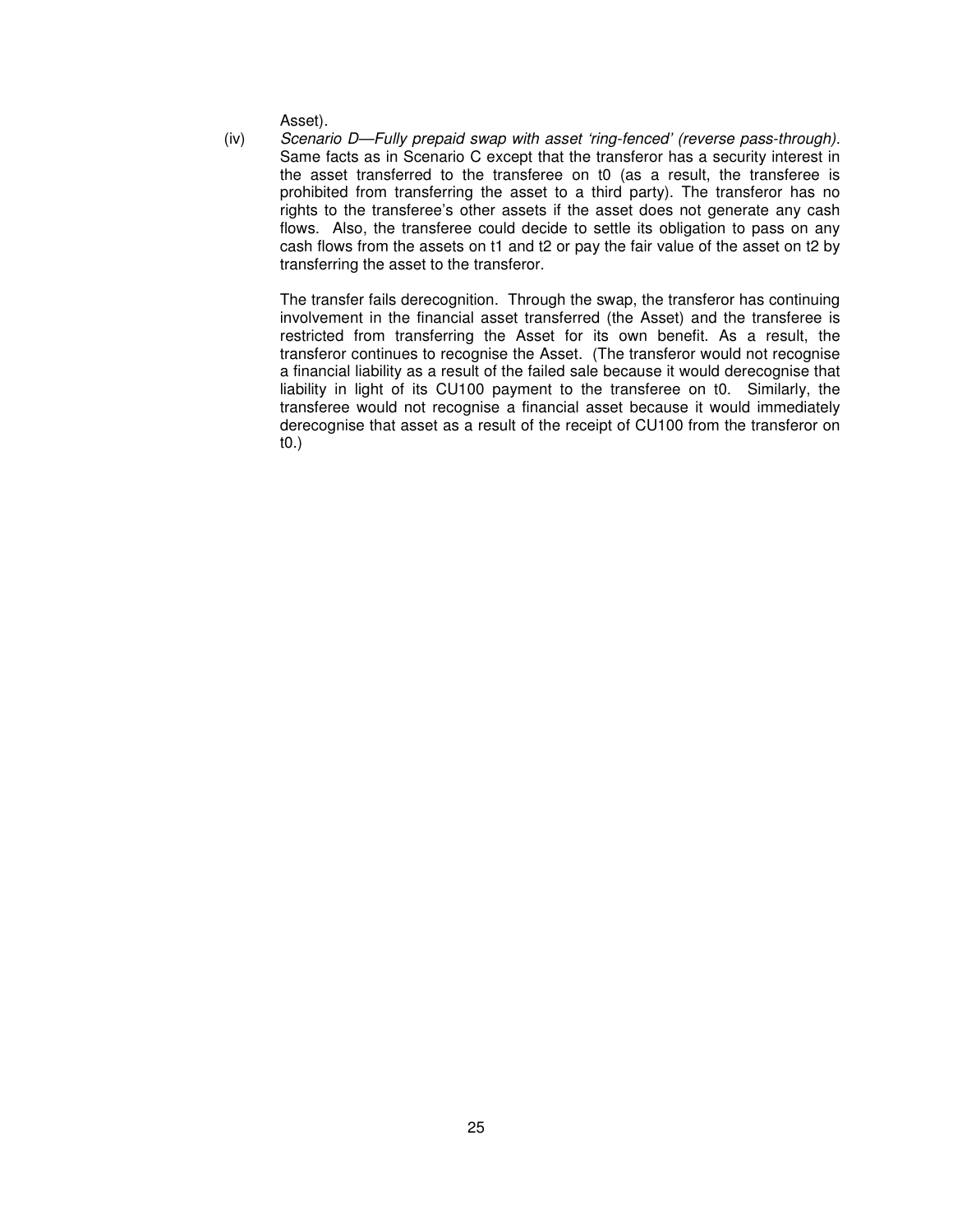The heading before paragraph AG57 and paragraphs AG57–AG63 are amended (new text is underlined and deleted text is struck through). Paragraph AG62A is added.

## **Derecognition of a financial liability (paragraphs 39A–42B)**

- AG57 An entity shall derecognise a financial liability (or part of it) is extinguished when the if the present obligation is eliminated and the entity is no longer required to transfer economic resources in respect of that obligation. For example, a debtor would derecognise a financial liability (or part of it) if it either:
	- (a) discharges the liability (or part of it) by paying the creditor, normally with cash, other financial assets, goods or services; or
	- (b) is obtains a legally released from primary responsibility for the liability (or part of it) either by process of law or by from the creditor- (even  $\frac{1}{2}$  if the debtor has given a guarantees the third party's obligation to the creditor this condition may still be met.).
- AG58 If an issuer of a debt instrument repurchases that instrument, the debt is extinguished it derecognises that liability (because it no longer has a present obligation to transfer economic resources to a third party) even if the issuer it is a market maker in that instrument or intends to resell it in the near term.
- AG59 Payment to a third party, including a trust (sometimes called 'in-substance defeasance'), does not, by itself, relieve the debtor of its primary obligation to the creditor, in the absence of a legal release.
- AG60 If a debtor pays a third party to assume an its debt obligation and notifies its creditor that the third party has assumed its debt the obligation, the debtor does not derecognise the debt obligation associated liability unless the condition in paragraph AG57(b) is met creditor legally releases the debtor from the responsibility for the liability. If the debtor pays a third party to assume an its debt obligation and obtains a legal release from its creditor, the debtor has extinguished the debt no longer has a present obligation to transfer economic resources to the creditor and derecognises the associated liability. However, if the debtor also agrees to make payments on the debt to the third party or direct to its original creditor, the debtor recognises a new debt obligation to the third party.
- AG61 Although Even though a legal release, whether judicially or by the creditor, results in derecognition of a liability, the entity may recognise a new liability if the derecognition criteria in paragraphs 15A–3718A are not met for the financial assets transferred. If those criteria are not met, the transferred assets are not derecognised, and the entity recognises a new liability relating to the transferred assets.
- AG62 For the purpose of paragraph 40A, the original and renegotiated terms of a debt instrument are substantially different if the discounted present value of the cash flows under the new renegotiated terms, including any fees paid net of any fees received and discounted using the original effective interest rate, is at least 10 per cent different from the discounted present value of the remaining cash flows of the original financial liability under the original terms. If an exchange of debt instruments or modification of terms is accounted for as an extinguishment, any costs or fees incurred are recognised as part of the gain or loss on the extinguishment. If the exchange or modification is not accounted for as an extinguishment, any costs or fees incurred adjust the carrying amount of the liability and are amortised over the remaining term of the modified liability.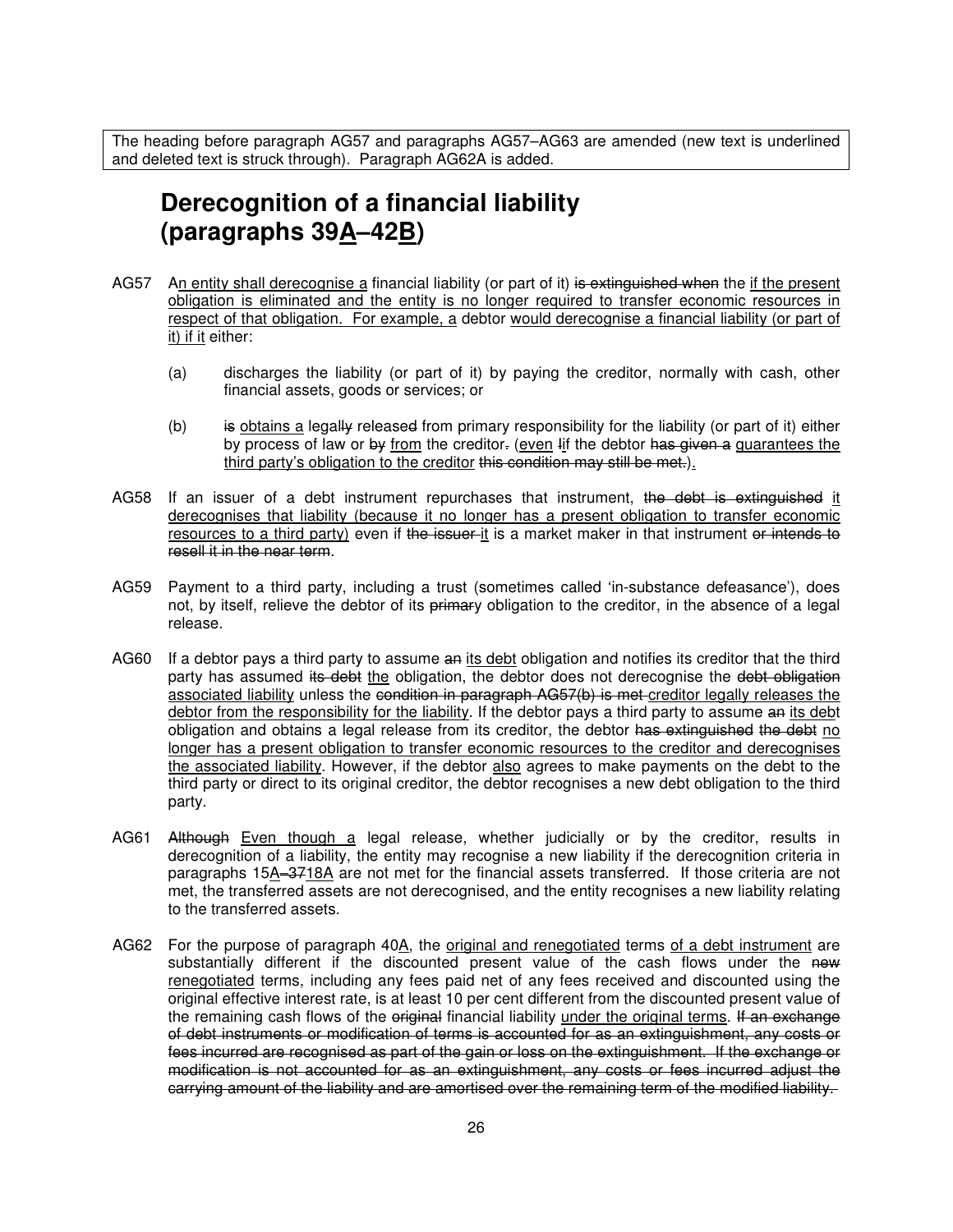- AG62A The guidance in paragraph AG62 applies only to the extent the exchange or modification is not a transfer of a financial asset, as that term is defined in paragraph 9. For example, an entity might exchange a debt instrument with the creditor for a debt instrument that is similar in nature to the loan described in paragraph AG44A (ie the new debt instrument requires the entity to repay the loan (both principal and interest) only from proceeds generated by a specified financial asset in which the creditor has a security interest (or by the transfer of the asset itself) and then only to the extent that the asset generates sufficient funds). In that case, the entity analyses the new debt instrument as a transfer of the financial asset following the criteria in paragraphs 15A–18A. If the asset qualifies for derecognition, the entity derecognises it, and also derecognises the financial liability relating to the previous debt instrument.
- AG63 In some cases, a creditor releases a debtor from its present obligation to make payments, but the debtor assumes a guarantee obligation to pay if the party assuming primary responsibility defaults. In thiese circumstances the debtor:
	- (a) recognises a new financial liability based on the fair value of its obligation for the guarantee; and
	- (b) recognises a gain or loss based on the difference between (i) any proceeds paid and (ii) the carrying amount of the original previously recognised financial liability less the fair value of the new financial liability guarantee.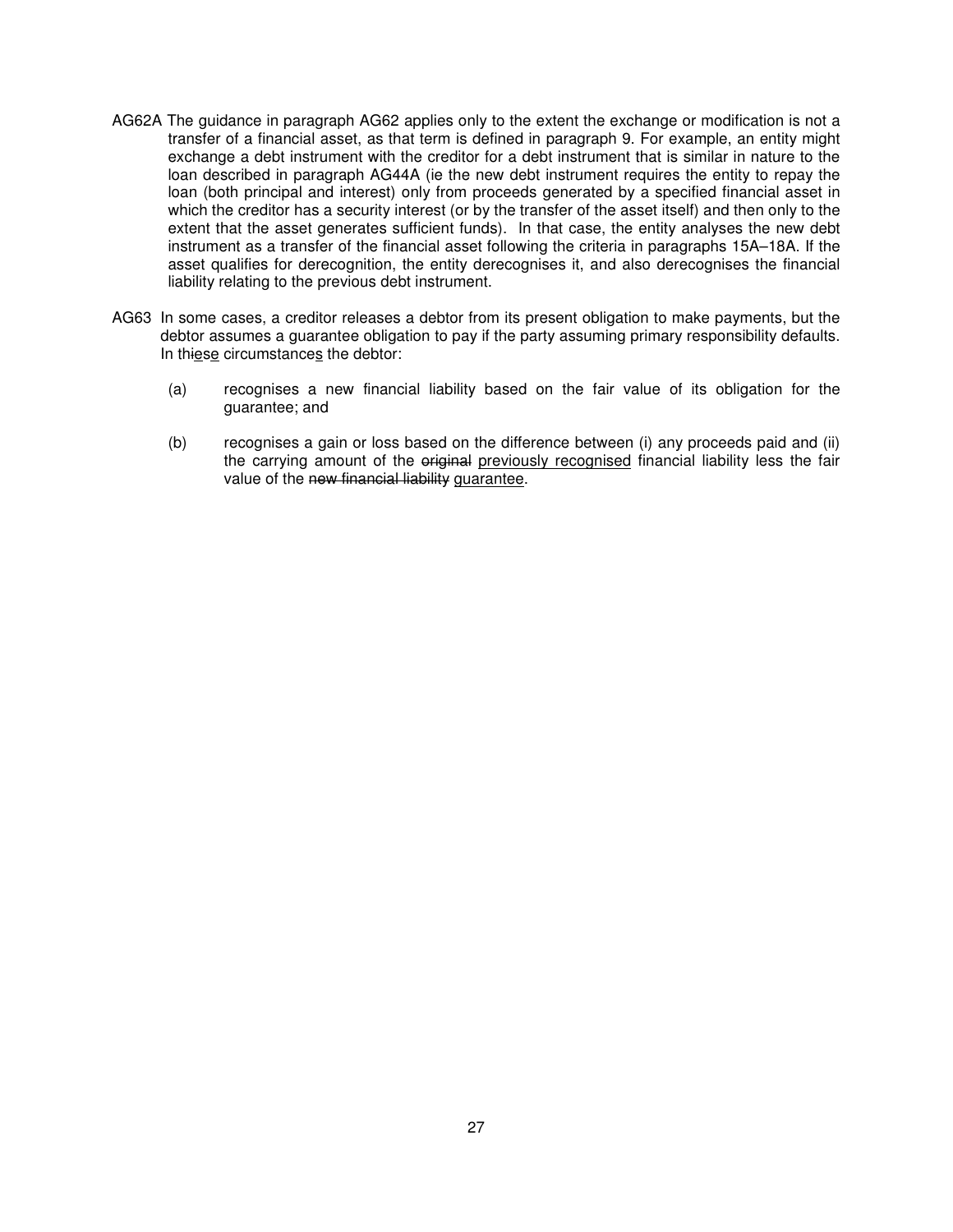## **Proposed amendments to SB-FRS 107 Financial Instruments: Disclosures**

Paragraph 13 and the heading before paragraph 13 are deleted. After paragraph 42, headings and paragraphs 42A–42F are added.

## **Derecognition**

42A The disclosure requirements in paragraphs 42B–42F relating to transferred financial assets supplement the other disclosure requirements of this SB-FRS. An entity shall present the disclosures in paragraphs 42B and 42D–42F in a single note in its financial statements.

### **Derecognition—Transferred financial assets that are not derecognised**

- 42B An entity may have transferred financial assets in such a way that part or all of the financial assets do not qualify for derecognition (see paragraphs 15A–18A of SB-FRS 39). The entity shall disclose information that enables users of its financial statements to understand the relationship between those assets and associated liabilities after the transfer. The entity shall disclose for each class of such financial assets:
	- (a) the nature of the assets.
	- (b) the nature of the risks to which the entity remains exposed.
	- (c) the carrying amounts of the assets and of the associated liabilities.
	- (d) a description of the nature of the relationship between the assets and the associated liabilities, including any restrictions on the entity's use of the assets.
	- (e) when the counterparty (or counterparties) to the associated liabilities has (have) recourse only to the assets, a schedule that sets out the fair value of the assets, the fair value of the associated liabilities and the net position.

### **Derecognition—Transferred financial assets that are derecognised**

- 42C When an entity derecognises financial assets but has continuing involvement in them (see paragraphs 15A–18A of SB-FRS 39), the entity shall disclose information that enables users of its financial statements to evaluate the nature of and risks associated with the entity's continuing involvement in those derecognised financial assets.
- 42D To meet the objective in paragraph 42C, an entity shall disclose, as a minimum, for each category of continuing involvement at the reporting date:
	- (a) the carrying amount of the assets and liabilities recognised in the entity's statement of financial position representing the entity's continuing involvement, and the line items in which those assets and liabilities are recognised.
	- (b) the fair value of the assets and liabilities representing the entity's continuing involvement.
	- (c) the amount that best represents the entity's maximum exposure to loss from its continuing involvement, including how the maximum exposure to loss is determined.
	- (d) the fair value of derecognised financial assets in which the entity has continuing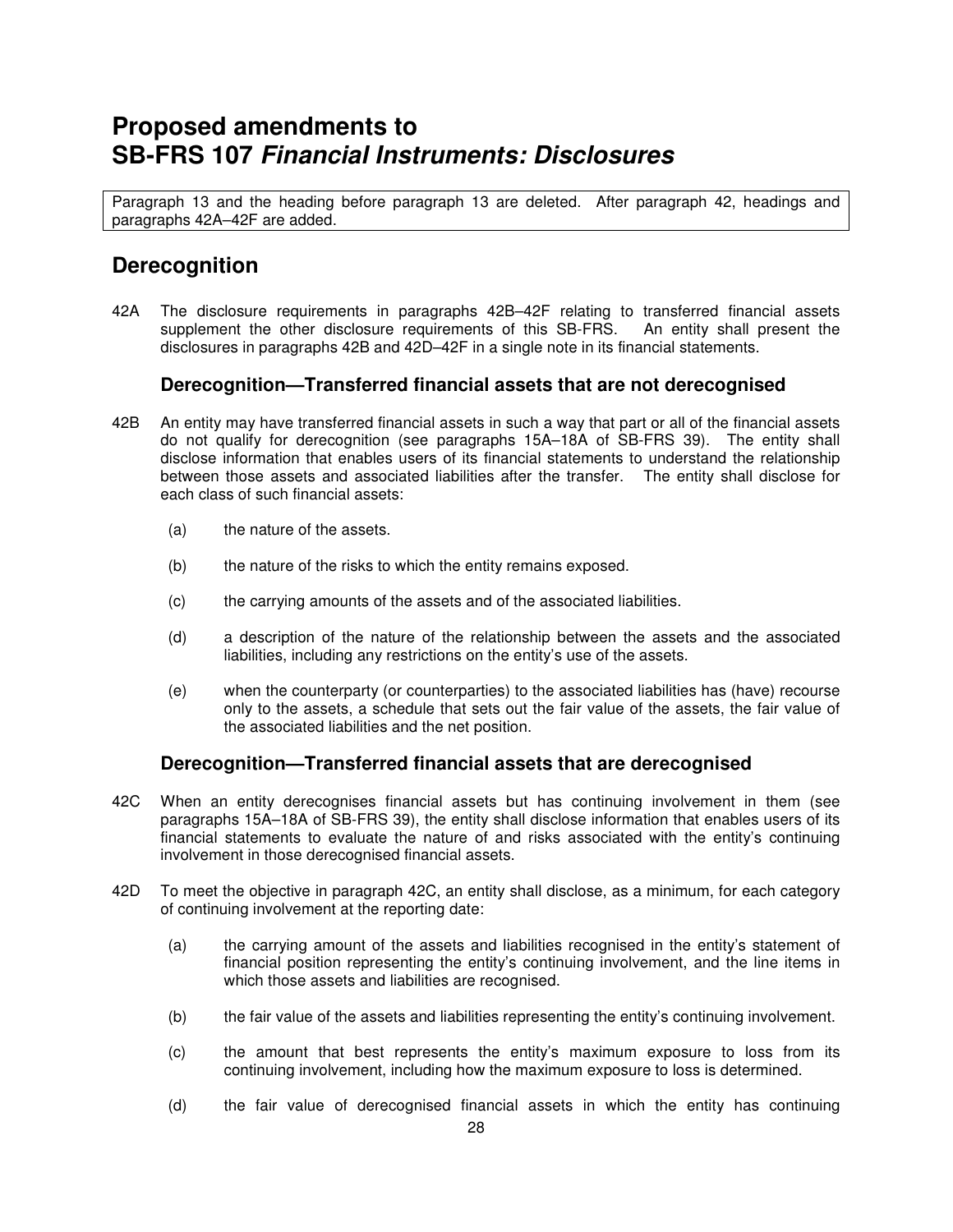involvement, including a description of the methods and assumptions applied in determining the fair value (see paragraphs 27A and 27B).

- (e) the undiscounted cash outflows to repurchase derecognised financial assets (eg the strike price in an option agreement or the repurchase price in a repurchase agreement).
- (f) a maturity analysis of the undiscounted cash outflows to repurchase the derecognised financial assets that shows the remaining contractual maturities of the entity's continuing involvement.
- (g) a sensitivity analysis showing the possible effect on the fair value of the continuing involvement of changes in the relevant risk variables that were reasonably possible at the reporting date. The entity shall describe the methods and assumptions used in preparing the sensitivity analysis (see relevant sections of paragraphs B17–B21).
- (h) qualitative information that explains and supports the quantitative disclosures in  $(a)$ – $(q)$ .
- 42E In addition, an entity shall disclose for each category of continuing involvement:
	- (a) the gain or loss recognised at the date of transfer of the assets.
	- (b) income and expenses recognised from the entity's continuing involvement (eg servicing fees and fair value changes in derivative instruments).
	- (c) if the total amount of transfer activity (that qualifies for derecognition) in a reporting period is not evenly distributed throughout the reporting period (eg if a substantial proportion of the total amount of transfer activity takes place in the closing days of a reporting period), the total amount of the transfer activity and the related gains or losses recognised in the period within the reporting period that has the greatest transfer activity. The entity shall also disclose when (within a reporting period) the greatest transfer activity took place (eg the last five days before the end of the reporting period).

An entity shall provide this information for each of the periods for which a statement of comprehensive income is presented.

42F An entity shall disclose any additional information that it considers necessary to meet the disclosure objective in paragraph 42C.

### **Effective date and transition**

Paragraph 44H is added.

44H Derecognition (Amendments to SB-FRS 39 and SB-FRS 107), issued in [month and year], deleted paragraph 13 and added paragraphs 42A–42F. An entity shall provide the disclosures required by those paragraphs for transactions entered into after [date, which is the effective date of the amendments to SB-FRS 39 resulting from Derecognition (Amendments to SB-FRS 39 and SB-FRS 107), issued in [month and year]]. However, if the entity elects to apply those amendments to SB-FRS 39 before [date specified above], it shall provide the added disclosure requirements for all transactions from that earlier date. If an entity derecognised financial assets or financial liabilities in accordance with SB-FRS 39 (revised 2003) as a result of a transaction entered into before [date specified above] or, if applicable, the earlier date from which the entity elected to apply the amendments to SB-FRS 39 resulting from *Derecognition* (Amendments to SB-FRS 39 and SB-FRS 107), issued in [month and year], and those assets or liabilities would not have been derecognised in accordance with SB-FRS 39 [as proposed to be amended], it shall provide the disclosures required by paragraphs 42C–42F. If, in accordance with SB-FRS 39 (revised 2003), an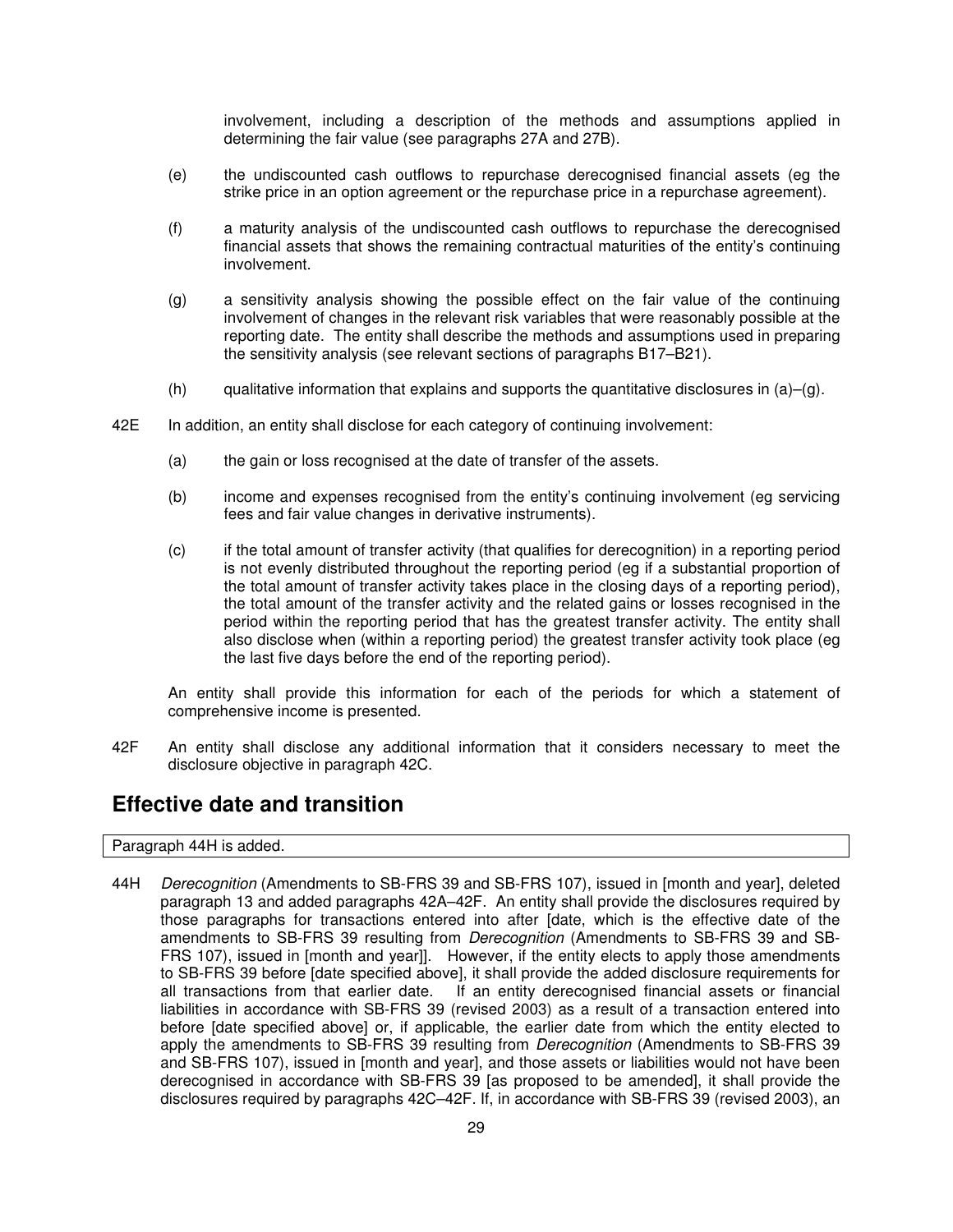entity did not derecognise financial assets or financial liabilities as a result of a transaction entered into before [date specified above] or, if applicable, the earlier date from which the entity elected to apply the amendments to SB-FRS 39 resulting from *Derecognition* (Amendments to SB-FRS 39 and SB-FRS 107), issued in [month and year], and those assets or liabilities would have been derecognised in accordance with SB-FRS 39 [as proposed to be amended], it shall provide the disclosures required by paragraph 42B.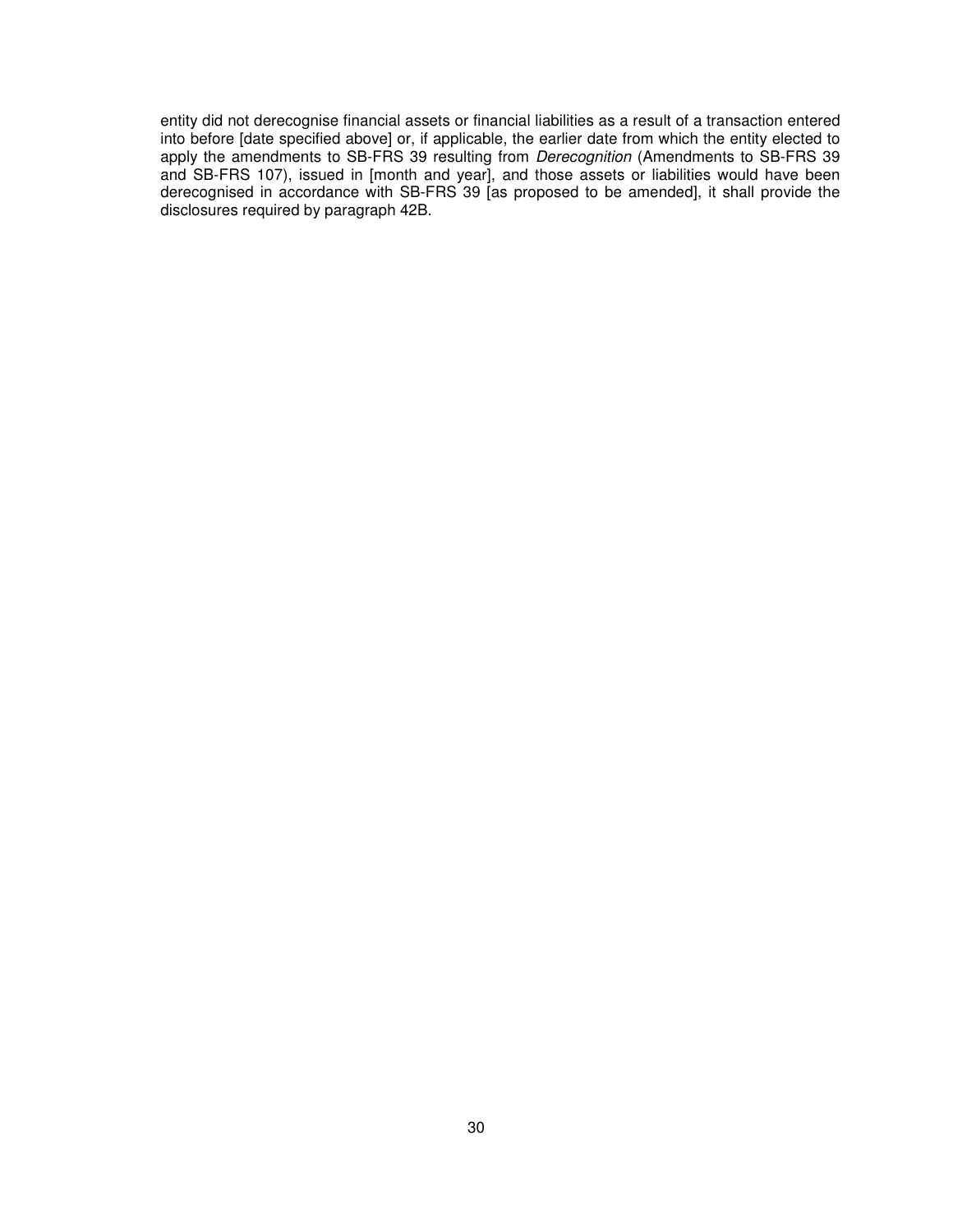## **Appendix B Application guidance**

After paragraph B28, headings and paragraphs B29-B34 are added.

## **Derecognition (paragraphs 42A–42F)**

### **Categories of continuing involvement (paragraphs 42D and 42E)**

B29 Paragraphs 42D and 42E require qualitative and quantitative disclosures for each category of continuing involvement. An entity classifies its continuing involvement into categories that are representative of the entity's exposure to risks. For example, an entity may categorise its continuing involvement by type of continuing involvement (eg repurchase agreements, guarantees, call options and servicing) or by type of transfer (eg factoring, receivables securitisations and securities lending).

### **Maturity analysis for undiscounted cash outflows to repurchase transferred assets (paragraph 42D(f))**

- B30 Paragraph 42D(f) requires an entity to disclose a maturity analysis of the undiscounted cash outflows to repurchase derecognised financial assets, which shows the remaining contractual maturities of the entity's continuing involvement (eg the strike price in an option agreement or the repurchase price in a repurchase agreement). This analysis distinguishes cash flows that are required to be paid (eg forward contracts), cash flows that the entity may be required to pay (eg written put options) and cash flows that the entity might choose to pay (eg purchased call options).
- B31 An entity uses its judgement to determine an appropriate number of time bands in preparing the maturity analysis required by paragraph 42D(f). For example, an entity might determine that the following time bands are appropriate:
	- (a) not later than one month;
	- (b) later than one month and not later than three months;
	- (c) later than three months and not later than one year; and
	- (d) later than one year and not later than five years.
- B32 If there is a range of possible maturities, the cash flows are included on the basis of the earliest date on which the entity can be required or permitted to pay.

### **Qualitative information (paragraph 42D(h))**

- B33 The qualitative information required by paragraph 42D(h) includes a description of the derecognised financial assets, and the nature and purpose of the continuing involvement retained after transferring those assets. It also includes a description of the risks to which an entity is exposed, including:
	- (a) a description of how the entity manages the risk inherent in its continuing involvement.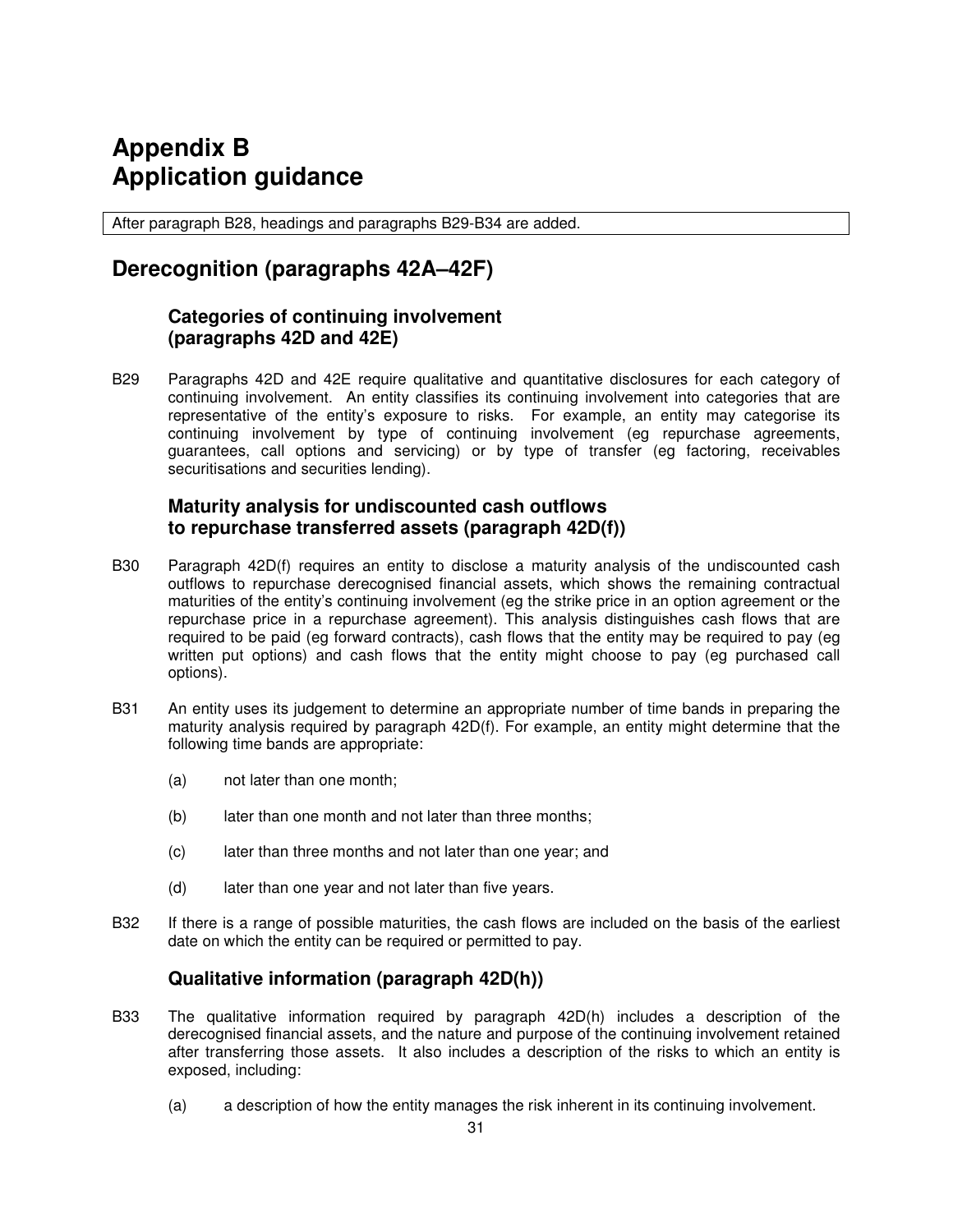- (b) whether the entity is required to bear losses before other parties, and the ranking and amounts of losses borne by each category of party involved.
- (c) a description of triggers associated with obligations to provide financial support or to repurchase a transferred financial asset.

### **Gain or loss on derecognition (paragraph 42E(a))**

B34 Paragraph 42E(a) requires an entity to disclose the gain or loss on derecognition relating to financial assets in which the entity has continuing involvement. The entity shall indicate if a gain or loss on derecognition arose because the fair values of the components of the previously recognised asset (ie the interest in the asset derecognised and the interest retained by the entity) were different from the fair value of the previously recognised asset as a whole. In that situation, the entity also discloses the extent to which the fair value calculations were dependent on Level 3 inputs in paragraph 27A of SB-FRS 107 (as amended in April 2009).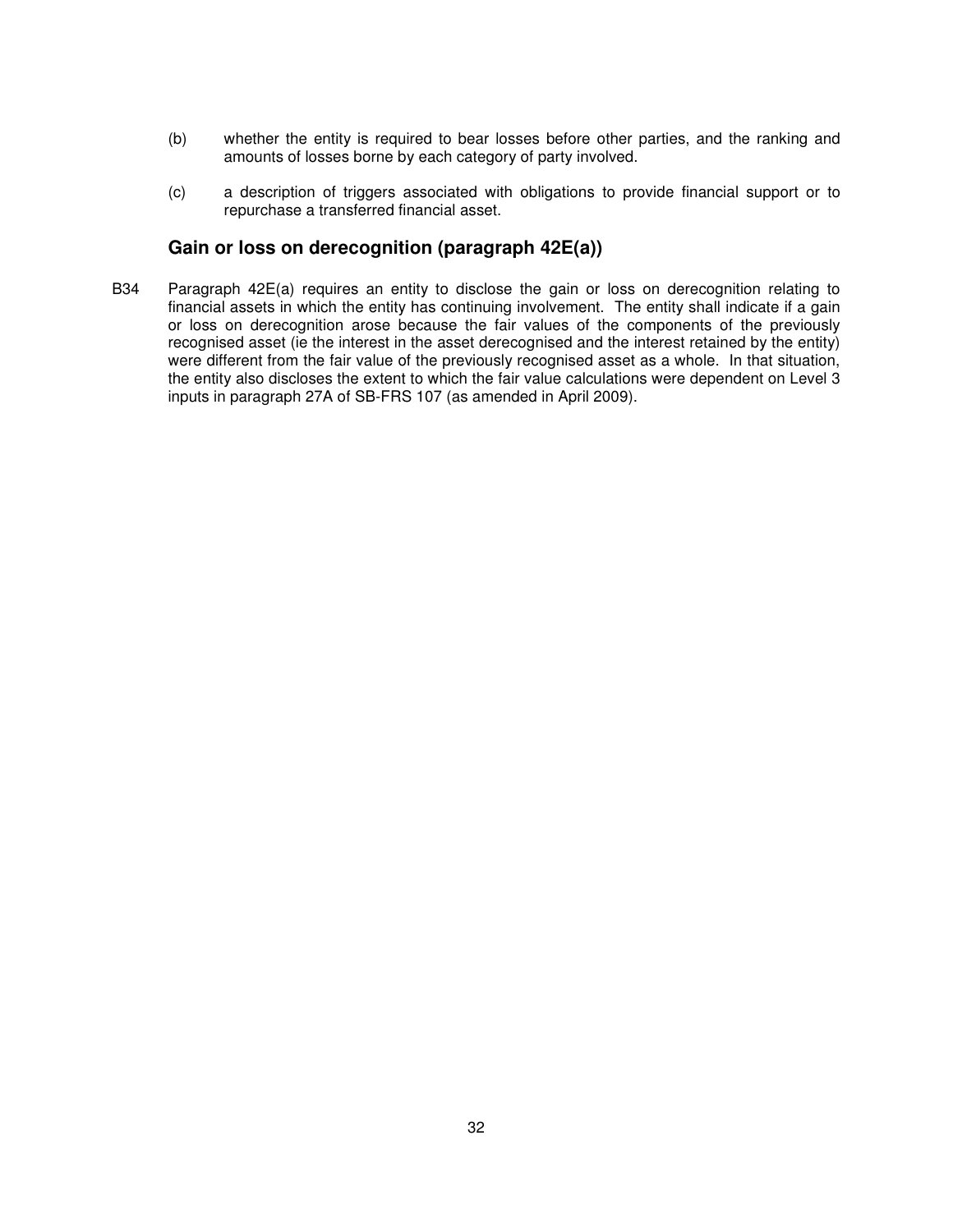## **Amendments to other SB-FRSs**

The amendments below shall be applied to transactions entered into after [date]. If an entity applies [draft] Derecognition to transactions entered into earlier than [date], these amendments shall be applied from that earlier date. Amended paragraphs are shown with new text underlined and deleted text struck through.

## **Proposed amendment to SB-FRS 104 Insurance Contracts**

## **Recognition and measurement**

## **Temporary exemption from some other SB-FRSs**

Paragraph 14(c) is amended (new text is underlined and deleted text is struck through).

14 Nevertheless, this SB-FRS does not exempt an insurer from some implications of the criteria in paragraphs 10–12 of SB-FRS 8. Specifically, an insurer:

 $(a)–(b)$  ...

 $(c)$  shall remove derecognise an insurance liability (or a part of an insurance liability it) from its statement of financial position when, and only when, it is extinguished—ie when the obligation specified in the contract is discharged or cancelled or expires (or the part) no longer qualifies as a liability of the insurer. An insurance liability ceases to qualify as a liability of the insurer if the present obligation is eliminated and the insurer is no longer required to transfer economic resources in respect of that obligation.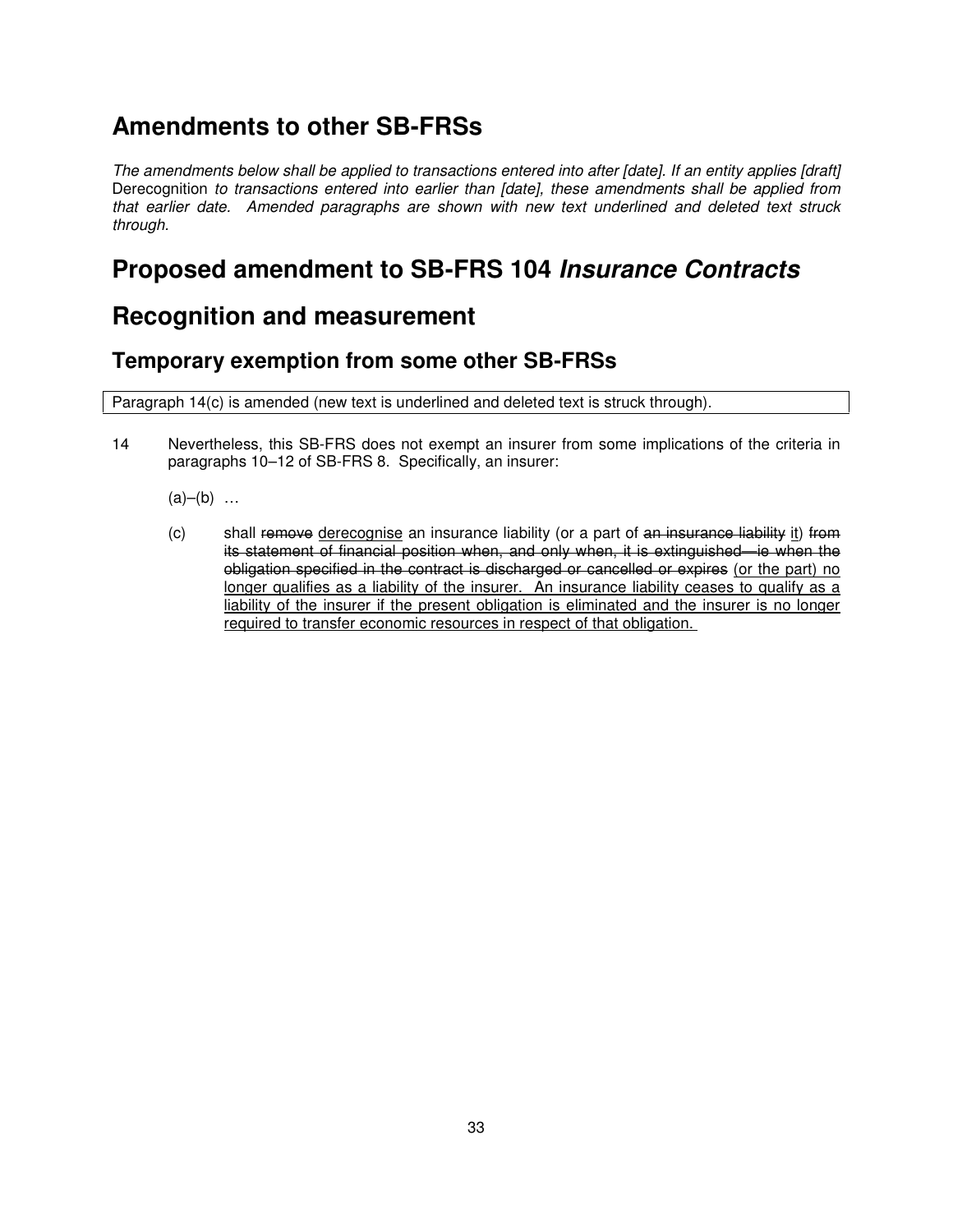## **Proposed amendment to SB-FRS 32 Financial Instruments: Presentation**

## **Presentation**

## **Offsetting a financial asset and a financial liability (see also paragraphs AG38 and AG39)**

Paragraph 42 is amended (new text is underlined and deleted text is struck through).

**42 …** 

**In accounting for a transfer of a financial asset that does not qualify for derecognition, the entity shall not offset the transferred asset and the associated liability (see SB-FRS 39 paragraph 3623A).**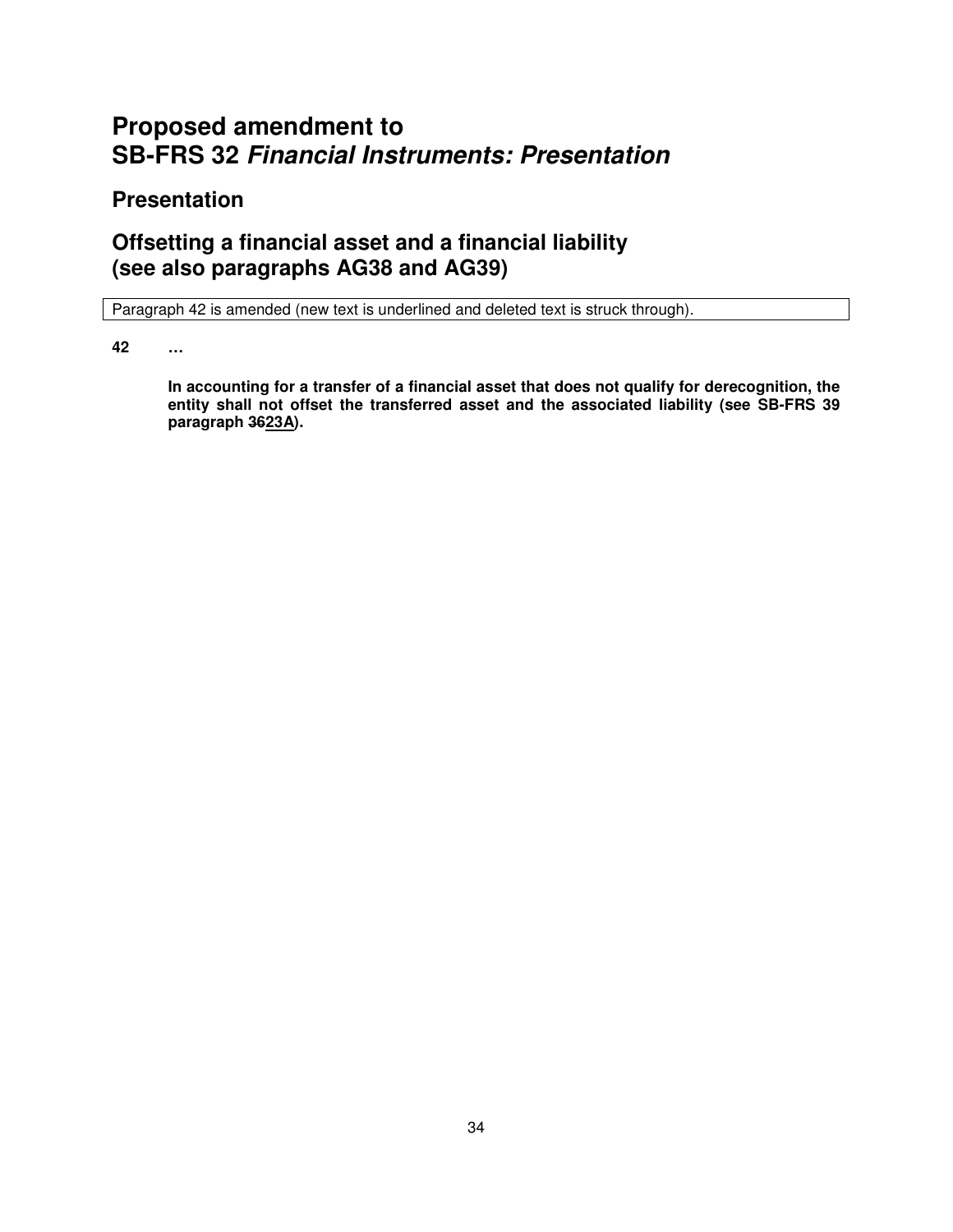## **Proposed amendments to guidance on implementing SB-FRSs**

### **Proposed amendments to guidance on implementing SB-FRS 39 Financial Instruments: Recognition and Measurement**

### **Section B Definitions**

The answer to Question B.32 is amended (new text is underlined and deleted text is struck through).

### **B.32 Recognition and derecognition of financial liabilities using trade date or settlement date accounting**

**SB-FRS 39 has special rules about recognition and derecognition of financial assets using trade date or settlement date accounting. Do these rules apply to transactions in financial instruments that are classified as financial liabilities, such as transactions in deposit liabilities and trading liabilities?** 

No. SB-FRS 39 does not contain any specific requirements about trade date accounting and settlement date accounting in the case of transactions in financial instruments that are classified as financial liabilities. Therefore, the general recognition and derecognition requirements in SB-FRS 39.14 and SB-FRS 39.39A apply. SB-FRS 39.14 states that financial liabilities are recognised on the date the entity 'becomes a party to the contractual provisions of the instrument'. Such contracts generally are not recognised unless one of the parties has performed or the contract is a derivative contract not exempted from the scope of SB-FRS 39. SB-FRS 39.39A specifies that financial liabilities are derecognised only when they are extinguished, ie when the obligation specified in the contract is discharged or cancelled or expires no longer qualify as a liability of the entity, ie when the present obligation is eliminated and the entity is no longer required to transfer economic resources in respect of that obligation.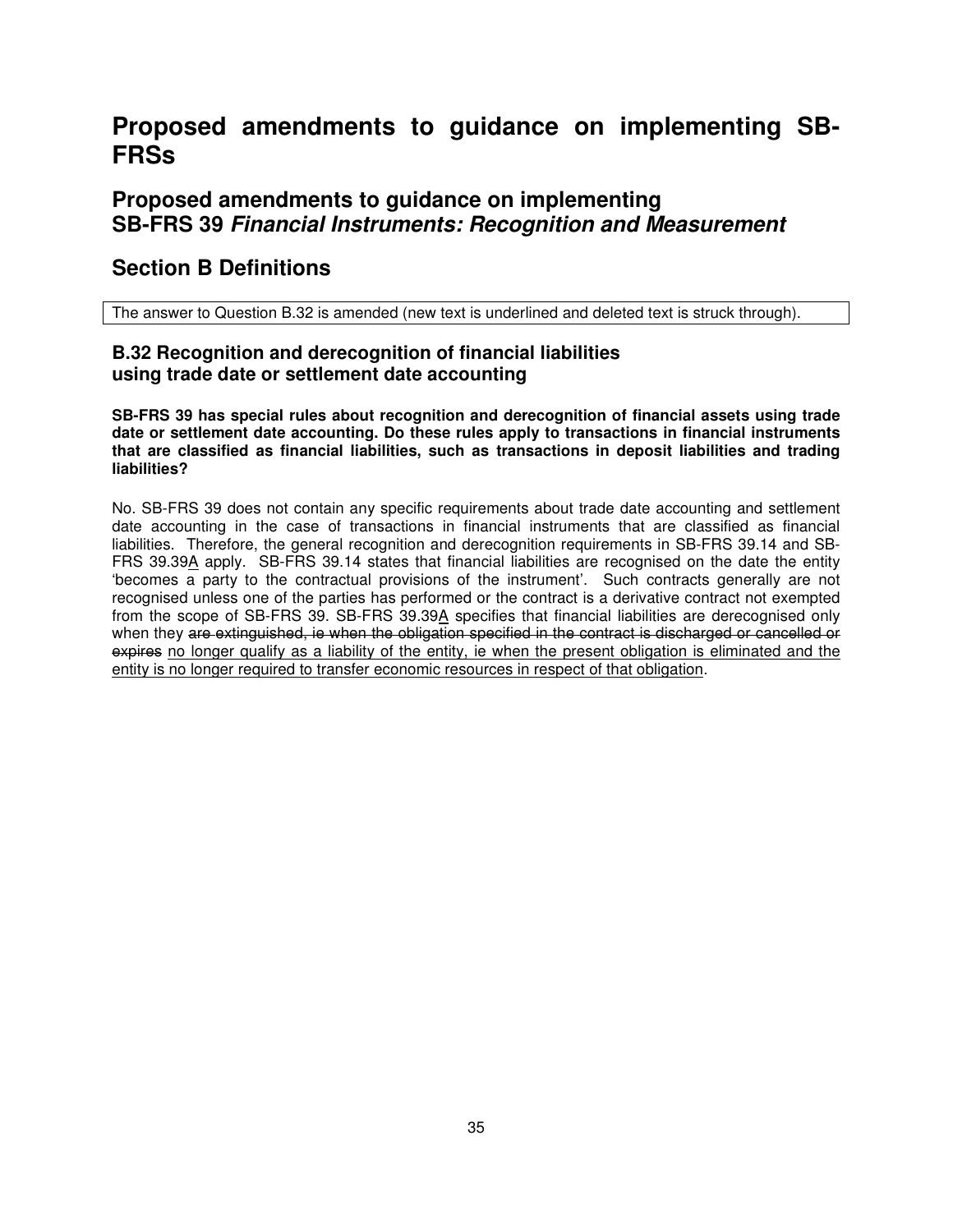## **Proposed amendments to guidance on implementing SB-FRS 101 First-time Adoption of Statutory Board Financial Reporting Standard**

### **SB-FRS 39 Financial Instruments: Recognition and Measurement**

Paragraph IG52 is reproduced for ease of reference. Paragraphs IG53 and IG54 are amended (new text is underlined and deleted text is struck through).

IG52 An entity recognises and measures all financial assets and financial liabilities in its opening SB-FRS statement of financial position in accordance with SB-FRS 39, except as specified in paragraphs B2–B6 of the SB-FRS, which address derecognition and hedge accounting.

### **Recognition**

- IG53 An entity recognises all financial assets and financial liabilities (including all derivatives) that qualify for recognition under SB-FRS 39 and have not yet qualified for derecognition in accordance with SB-FRS 39, except non-derivative financial assets and non-derivative financial liabilities derecognised in accordance with previous GAAP as a result of a transaction entered into before 1 January 2004 [date], to which the entity does not choose to apply paragraph B3 (see paragraphs B2 and B3 of the SB-FRS). For example, an entity that does not apply paragraph B3 does not recognise non-derivative financial assets transferred in a securitisation, transfer or other derecognition transaction entered into that occurred before 1 January 2004 [date] if those transactions qualified for derecognition in accordance with previous GAAP. However, if the entity uses the same securitisation arrangement or other derecognition arrangement for further transfers after 1 January 2004 [date], those further transfers qualify for derecognition only if they meet the derecognition criteria of SB-FRS 39.
- IG54 An entity does not recognise financial assets and financial liabilities that do not qualify for recognition in accordance with SB-FRS 39, or have already qualified for derecognition in accordance with SB-FRS 39 (unless they are derivative assets or liabilities that qualify for recognition in accordance with SB-FRS 39).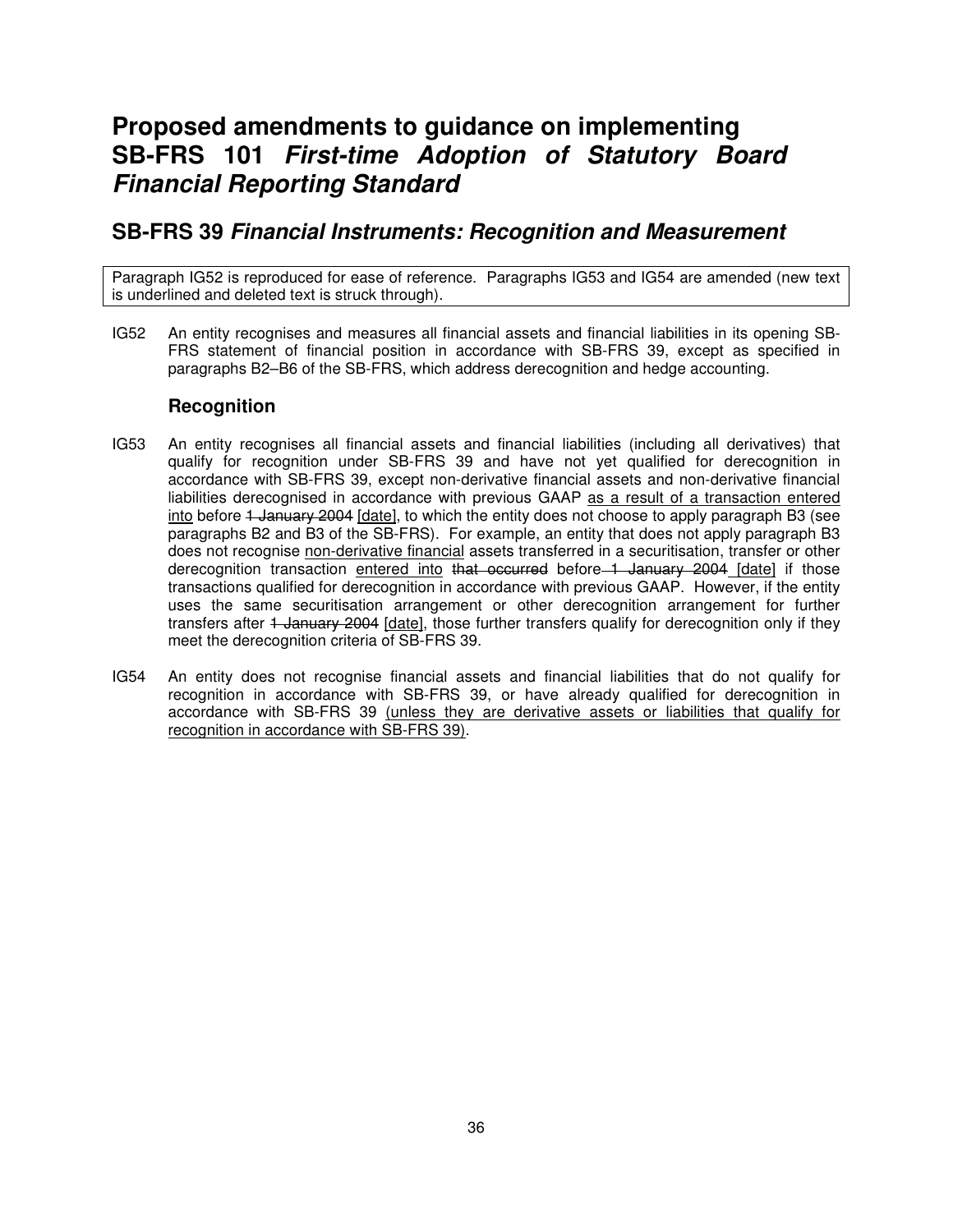## **Proposed amendments to guidance on implementing SB-FRS 107 Financial Instruments: Disclosures**

After paragraph IG40 a heading and paragraph IG40A are added.

## **Derecognition (paragraph 42A–42F)**

IG40A The following examples illustrate some possible ways to meet the quantitative disclosure requirements relating to derecognition in SB-FRS 107.

### **Transferred financial assets that are not derecognised**

#### **Illustrating the application of paragraph 42B(c) and (e)**

|                                                                         | Class of financial asset                                           |                        |                          |                                            |                       |  |  |
|-------------------------------------------------------------------------|--------------------------------------------------------------------|------------------------|--------------------------|--------------------------------------------|-----------------------|--|--|
| CU million                                                              | <b>Financial assets at</b><br>fair value through<br>profit or loss |                        | Loans and<br>receivables | Available-for-<br>sale financial<br>assets |                       |  |  |
|                                                                         | Trading<br>securities                                              | Trading<br>derivatives | Mortgages                | Consumer<br>loans                          | Equity<br>investments |  |  |
| Carrying amount of assets                                               | X                                                                  | X                      | X                        | X                                          | Χ                     |  |  |
| Carrying amount of<br>associated liabilities                            | (X)                                                                | (X)                    | (X)                      | (X)                                        | (X)                   |  |  |
| For those liabilities that<br>have recourse only to<br>specific assets: |                                                                    |                        |                          |                                            |                       |  |  |
| Fair value of assets                                                    | X                                                                  | X                      | X                        | X                                          | X                     |  |  |
| Fair value of associated<br>liabilities                                 | (X)                                                                | (X)                    | (X)                      | (X)                                        | (X)                   |  |  |
| Net position                                                            | Χ                                                                  | х                      | Χ                        | Χ                                          | Χ                     |  |  |